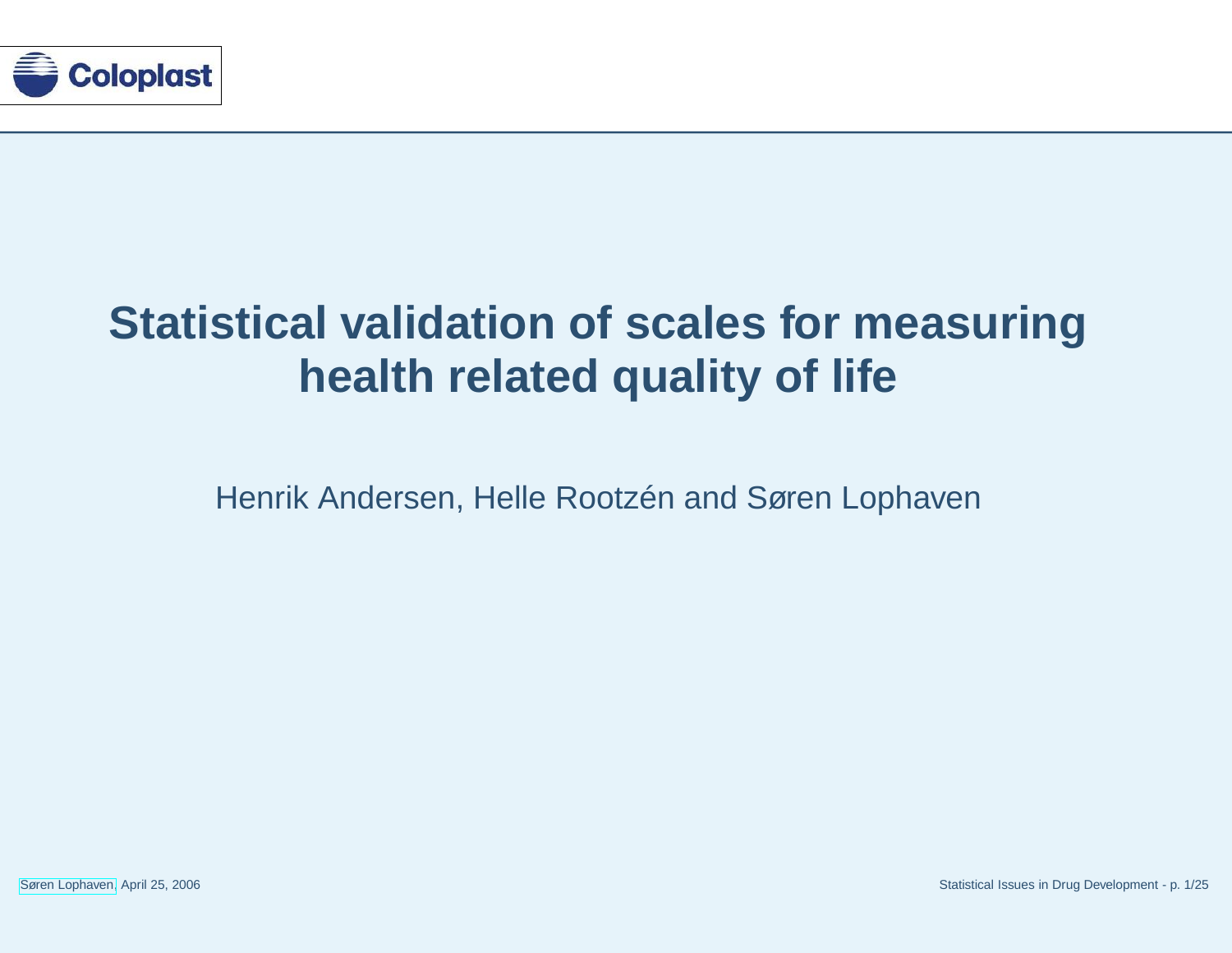<span id="page-1-0"></span>

| <b>O</b> Agenda |
|-----------------|
|-----------------|

- **☉** Agenda<br><mark>✑ Why measure quality of life</mark> at [Coloplast](#page-2-0) ➲ [Introduction](#page-3-0)
- ➲ [EuroQol](#page-4-0) EQ-5D
- ➲ [Objective](#page-5-0)

Theory and [methodology](#page-6-0)

[Application](#page-15-0)

- ▲ Introduction
- ▲ Theory and methodology
- ▲ Application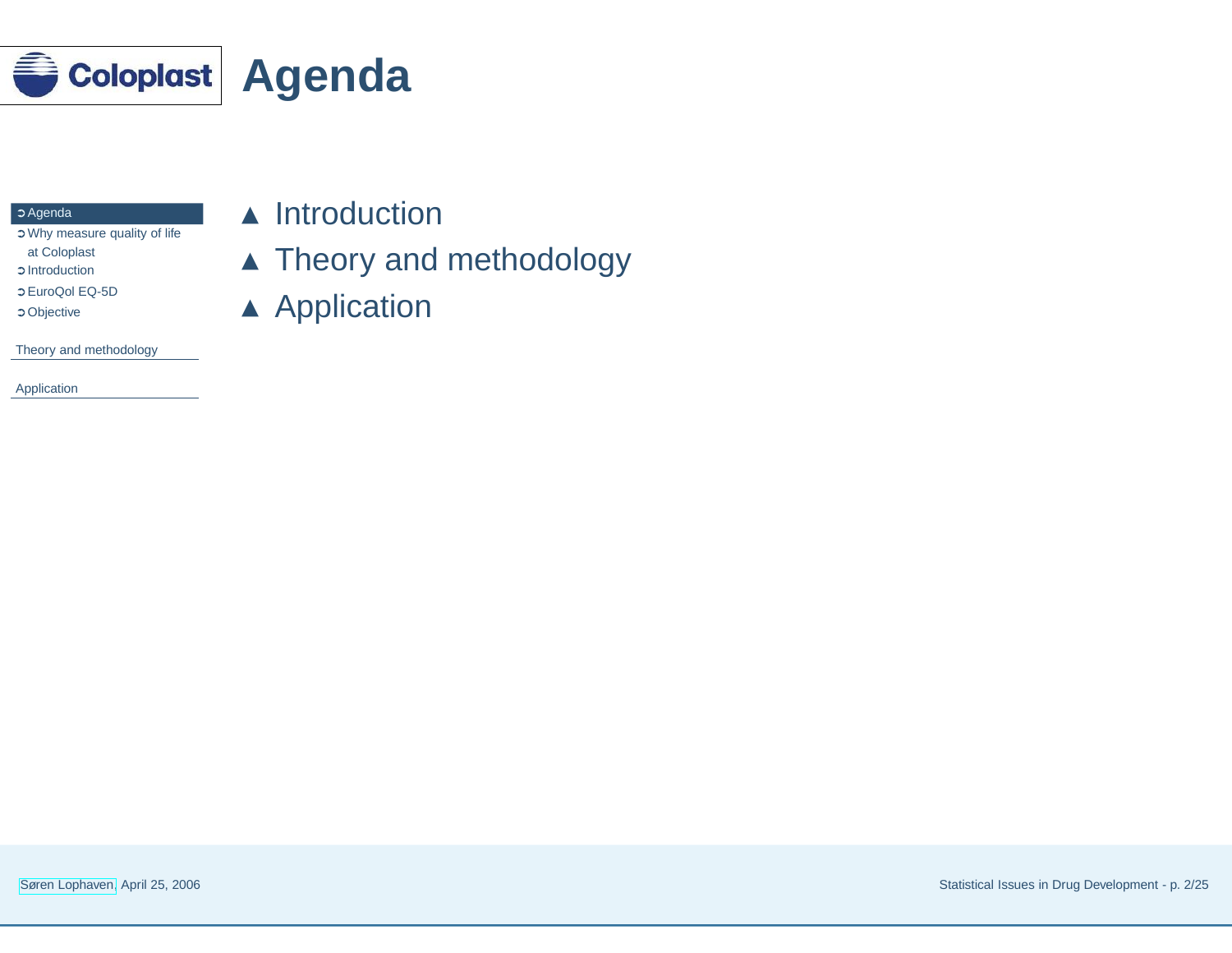# <span id="page-2-0"></span>**Why measure quality of life at Coloplast**

➲ [Agenda](#page-1-0)

➲ Why measure quality of life at Coloplast

➲ [Introduction](#page-3-0)

➲ [EuroQol](#page-4-0) EQ-5D

➲ [Objective](#page-5-0)

Theory and [methodology](#page-6-0)

[Application](#page-15-0)

Throughout the world we wish, within our selected businessareas, to be the preferred source of medical devices andassociated services, contributing to <sup>a</sup> better quality of life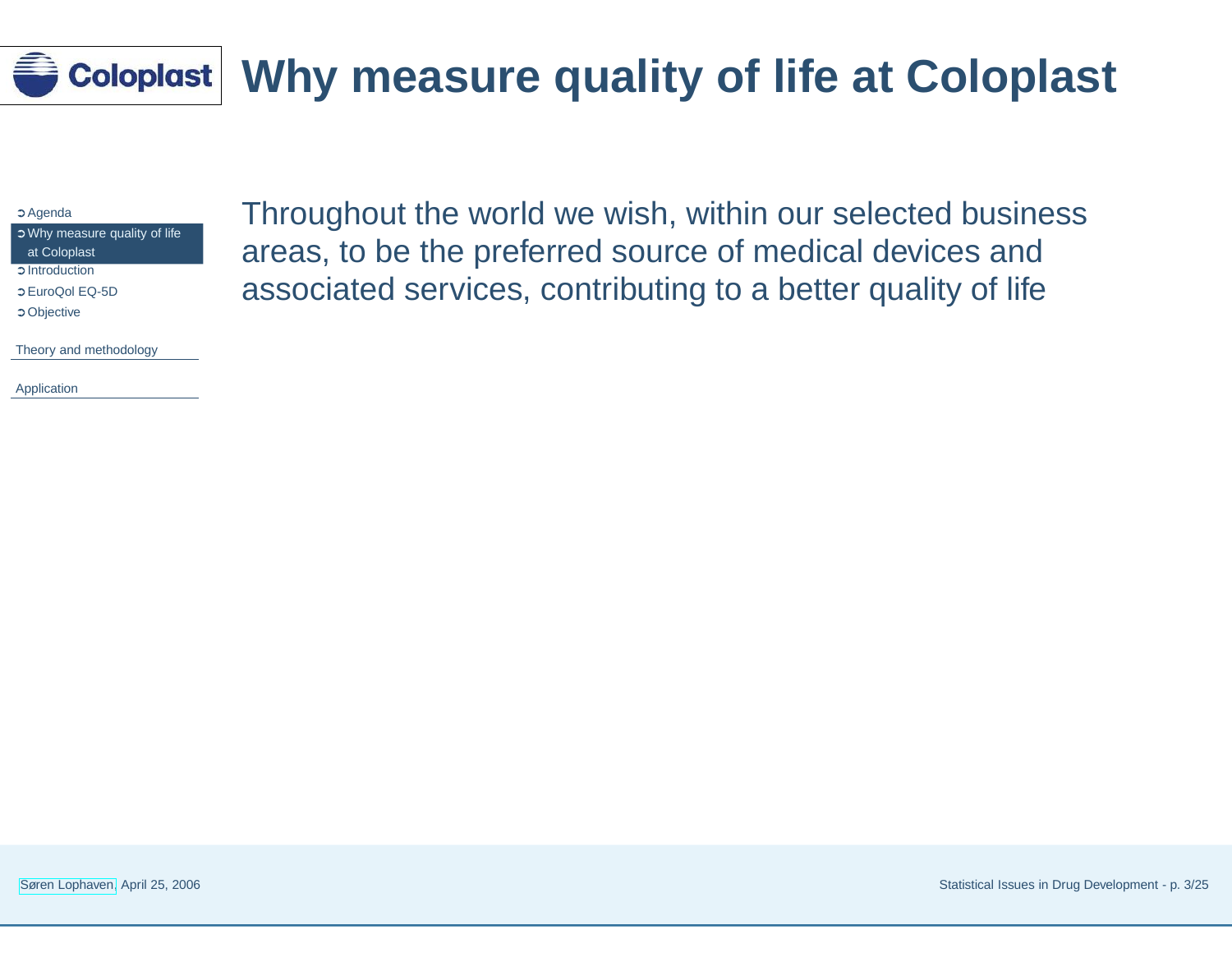<span id="page-3-0"></span>

| C Agenda                             |
|--------------------------------------|
| <b>O</b> Why measure quality of life |
| at Coloplast                         |
| <b>C</b> Introduction                |
| C EuroQol EQ-5D                      |
| <b>C</b> Objective                   |
|                                      |
| Theory and methodology               |
|                                      |
| Application                          |
|                                      |

- $\blacktriangle$  Health related quality of life cannot be measured directly
- ▲ Instead patients are asked how they feel with respect to ...
- ▲ A number of standardised instruments (scales) exist (generic ones as EQ-5D or SF-36, disease-specific asostomy adjustment scale, StomaQOL)
- ▲ These scales consist of a number of questions (items). Based on the answers to these items the score is calculated.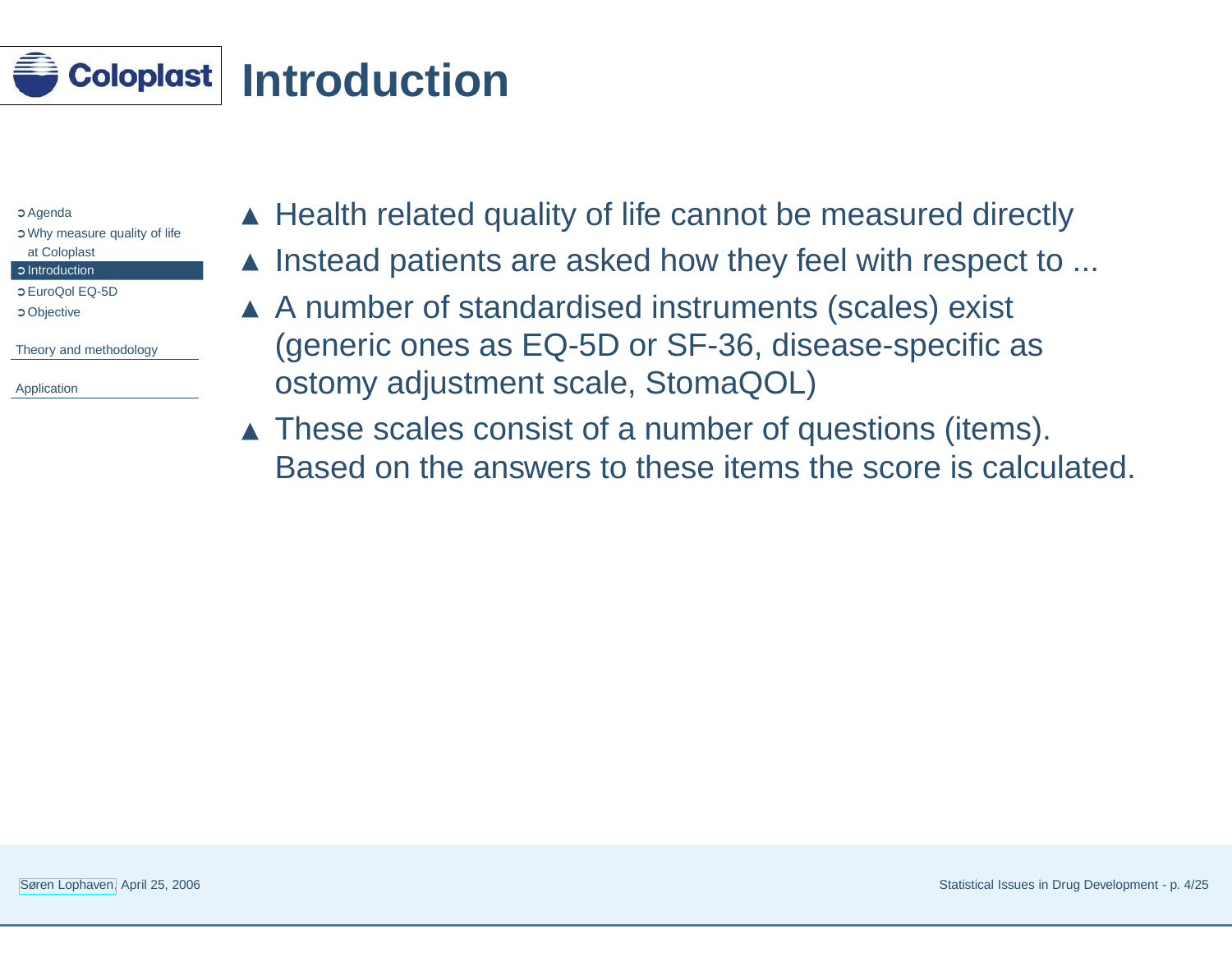<span id="page-4-0"></span>

- ➲ Why measure quality of life at [Coloplast](#page-2-0)
- ➲ [Introduction](#page-3-0)
- ➲ EuroQol EQ-5D

➲ [Objective](#page-5-0)

Theory and [methodology](#page-6-0)

[Application](#page-15-0)

- ▲ Mobility (MO) (I have no problems in walking about, I have some problems in walking about, I am confined to bed)
- ▲ Self-care (SC) (I have no problems with self-care, I have some problems washing and dressing myself, I am unable towas or dress myself)
- ▲ Usual activities (UA) (I have no problems with performing my usual activities, I have some problems with performing myusual activities, I am unable to perform my usual activities)
- ▲ Pain/discomfort (PD) (I have no pain or discomfort, I have moderate pain or discomfort, I have extreme pain ordiscomfort)
- ▲ Anxiety/Depression (AD) (I am not anxious or depressed, I am moderately anxious or depressed, I am extremelyanxious or depressed)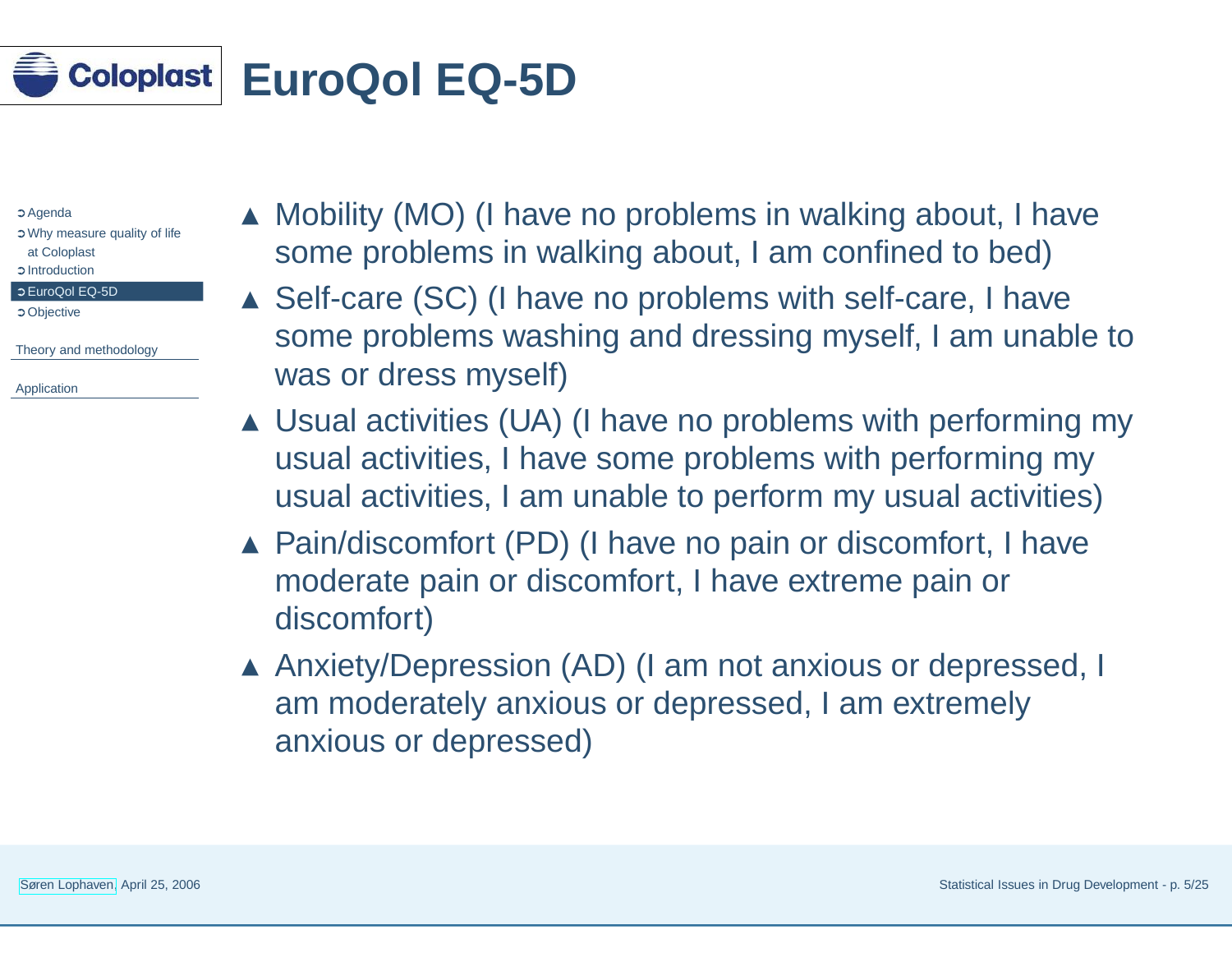<span id="page-5-0"></span>

➲ [Agenda](#page-1-0) ➲ Why measure quality of life at [Coloplast](#page-2-0) ➲ [Introduction](#page-3-0) ➲ [EuroQol](#page-4-0) EQ-5D

➲ Objective

Theory and [methodology](#page-6-0)

[Application](#page-15-0)

Perform scale validation of EuroQol EQ-5D based on clinical data from patients with chronic wounds.

The goal is to obtain <sup>a</sup> valid and realiable scale for quality of life, which could be used for example for comparing treatment groups in clinical trials.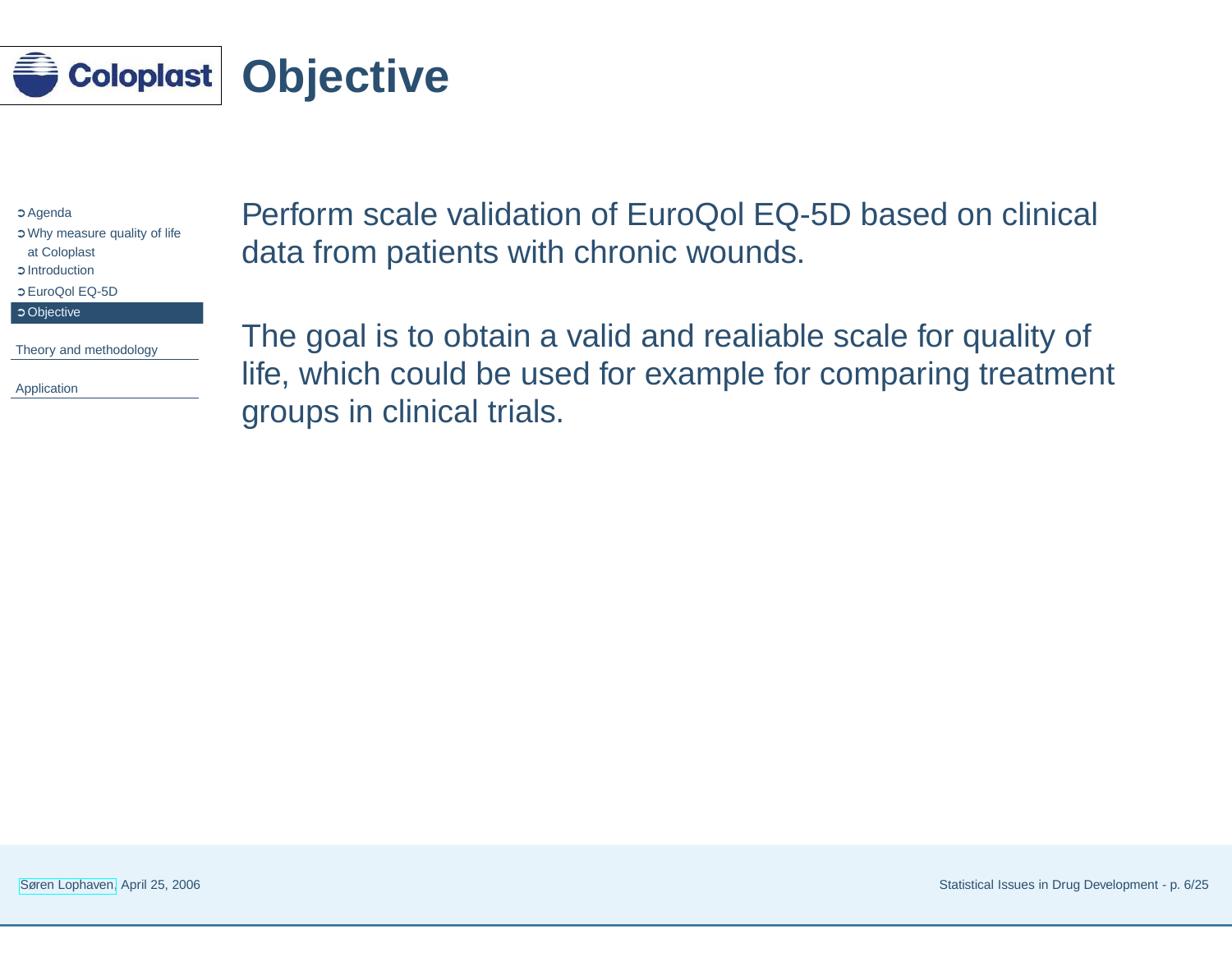<span id="page-6-0"></span>

➲ Why measure quality of life at [Coloplast](#page-2-0) ➲ [Introduction](#page-3-0) ➲ [EuroQol](#page-4-0) EQ-5D ➲ [Objective](#page-5-0)

Theory and methodology

- ➲ [Validity](#page-7-0)
- ➲ [Construct](#page-8-0) validity
- ➲ [Construct](#page-9-0) validity
- ➲ [Consequences](#page-10-0) of
- construct validity
- ➲ Technical [requirements](#page-11-0)
- **O** The [Rasch](#page-12-0) model
- ➲ The [classical](#page-13-0) Rasch model
- ➲ The graphical [log-linear](#page-14-0) Rasch model

[Application](#page-15-0)

### **Theory and methodology**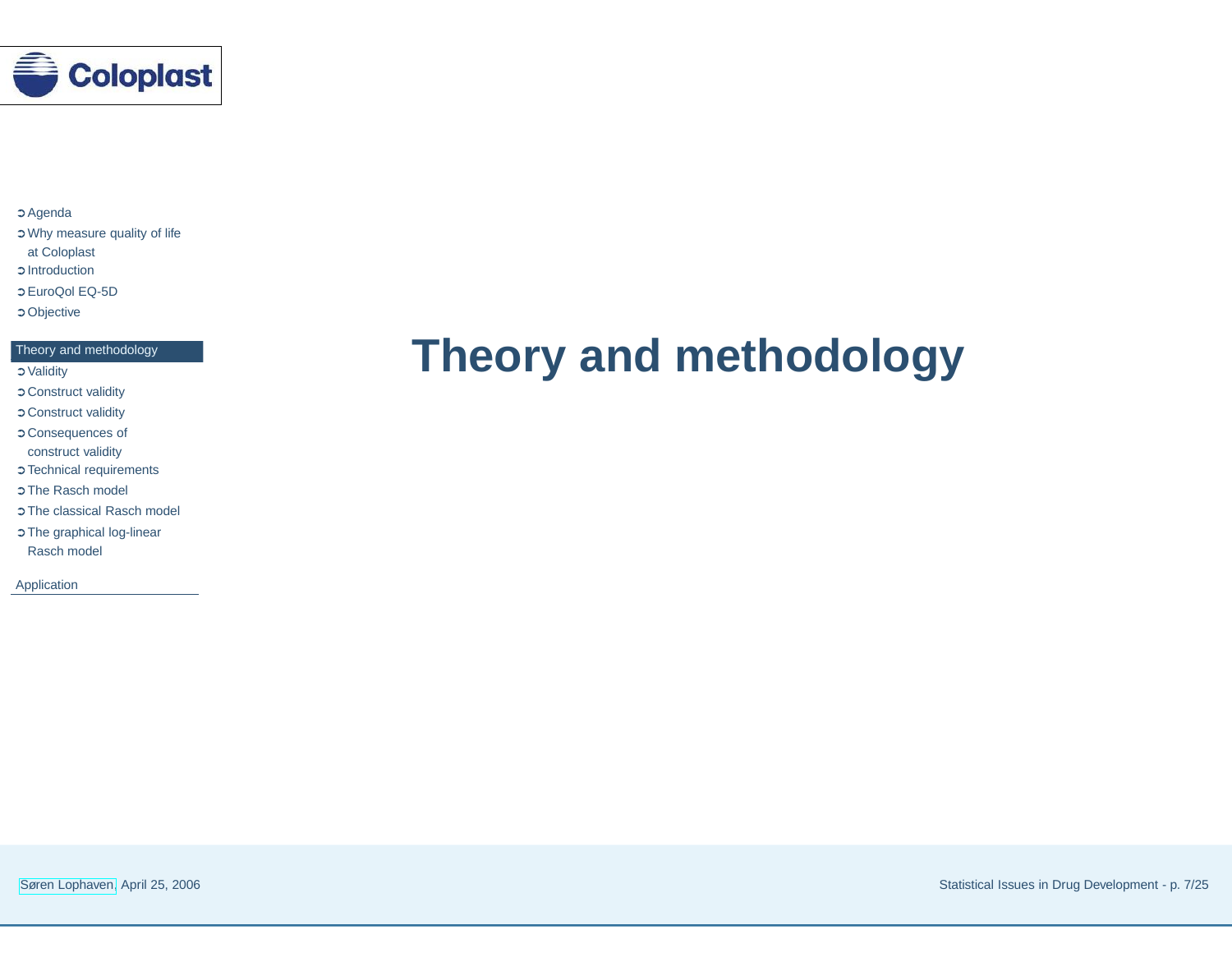<span id="page-7-0"></span>

➲ Why measure quality of life at [Coloplast](#page-2-0) ➲ [Introduction](#page-3-0) ➲ [EuroQol](#page-4-0) EQ-5D ➲ [Objective](#page-5-0)

#### Theory and [methodology](#page-6-0)

#### ➲ Validity

- ➲ [Construct](#page-8-0) validity
- ➲ [Construct](#page-9-0) validity
- ➲ [Consequences](#page-10-0) of
- construct validity
- ➲ Technical [requirements](#page-11-0)
- **O** The [Rasch](#page-12-0) model
- ➲ The [classical](#page-13-0) Rasch model
- ➲ The graphical [log-linear](#page-14-0) Rasch model

[Application](#page-15-0)

### Does the scale measure what it intend to measure

- ▲ Content validity (item coverage, the scale should include items relating to all relevant aspects of the latent variable)
- ▲ Criterion validity (the score must correlate with all variables known in advance to be correlated to the latent variable)
- ▲ Construct validity (item responses must not depend on anything but the latent variable)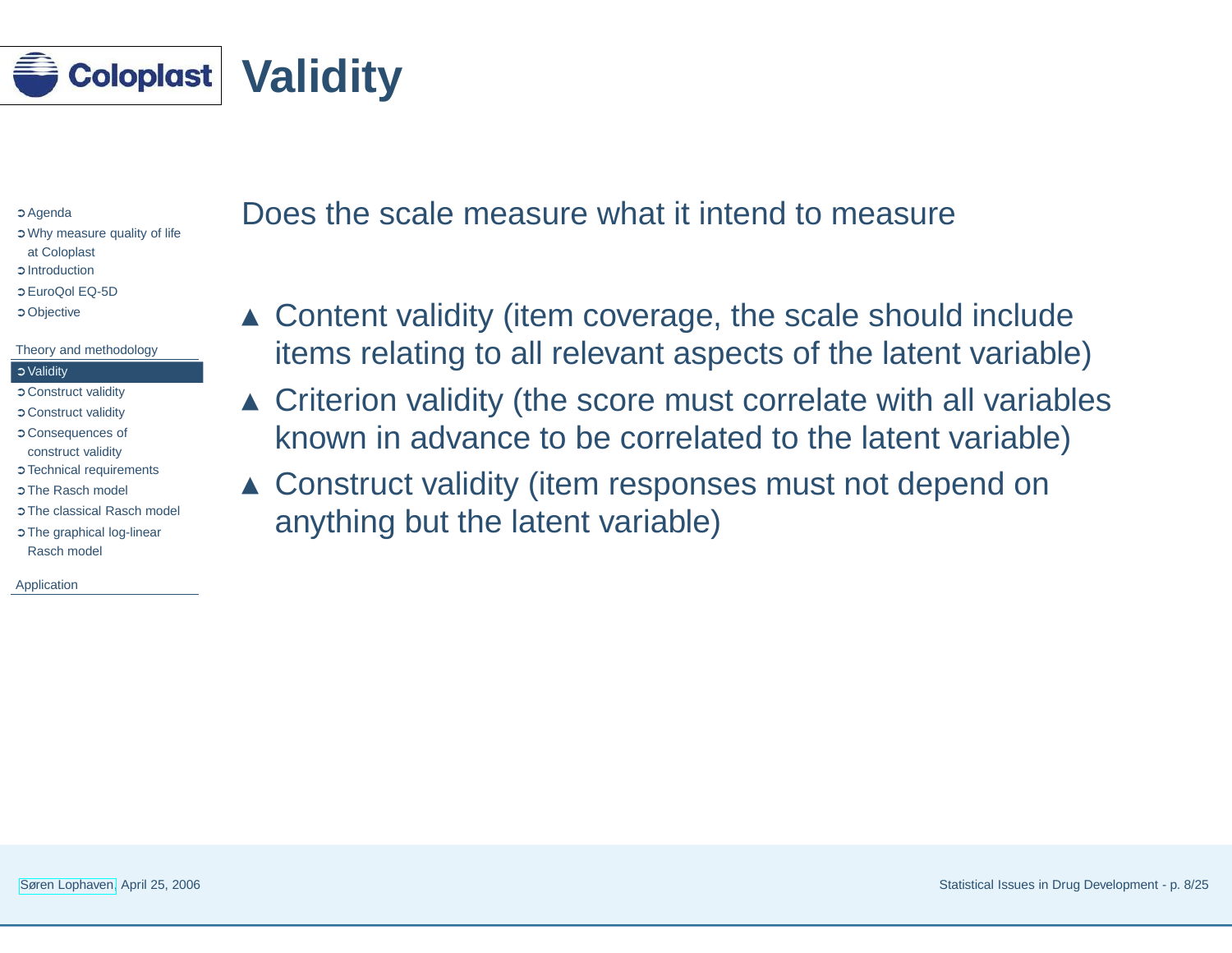<span id="page-8-0"></span>

- ➲ [Agenda](#page-1-0)
- ➲ Why measure quality of life at [Coloplast](#page-2-0) ➲ [Introduction](#page-3-0)
- ➲ [EuroQol](#page-4-0) EQ-5D
- ➲ [Objective](#page-5-0)
- Theory and [methodology](#page-6-0)➲ [Validity](#page-7-0)
- ➲ Construct validity
- ➲ [Construct](#page-9-0) validity
- ➲ [Consequences](#page-10-0) of construct validity
- ➲ Technical [requirements](#page-11-0)
- **O** The [Rasch](#page-12-0) model
- ➲ The [classical](#page-13-0) Rasch model
- ➲ The graphical [log-linear](#page-14-0) Rasch model
- [Application](#page-15-0)

 $\blacktriangle$  Items:  $Y = (Y_1, ..., Y_k)$ 

- $\blacktriangle$  The total score:  $S = \sum_i Y_i$
- $\blacktriangle$  The latent variable:  $\Theta$
- $\blacktriangle$  Covariates:  $X = (X_1, ..., X_m)$
- ▲ Unidimensionality: Separation of items into several item bundles. Difficult to distinguish between multidimensionalityand local dependence.
- ▲ Local independence  $(Y_i \perp Y_j | \Theta)$
- ▲ No item bias/Differential Item Functioning (DIF)  $(Y_i \perp X_j | \Theta)$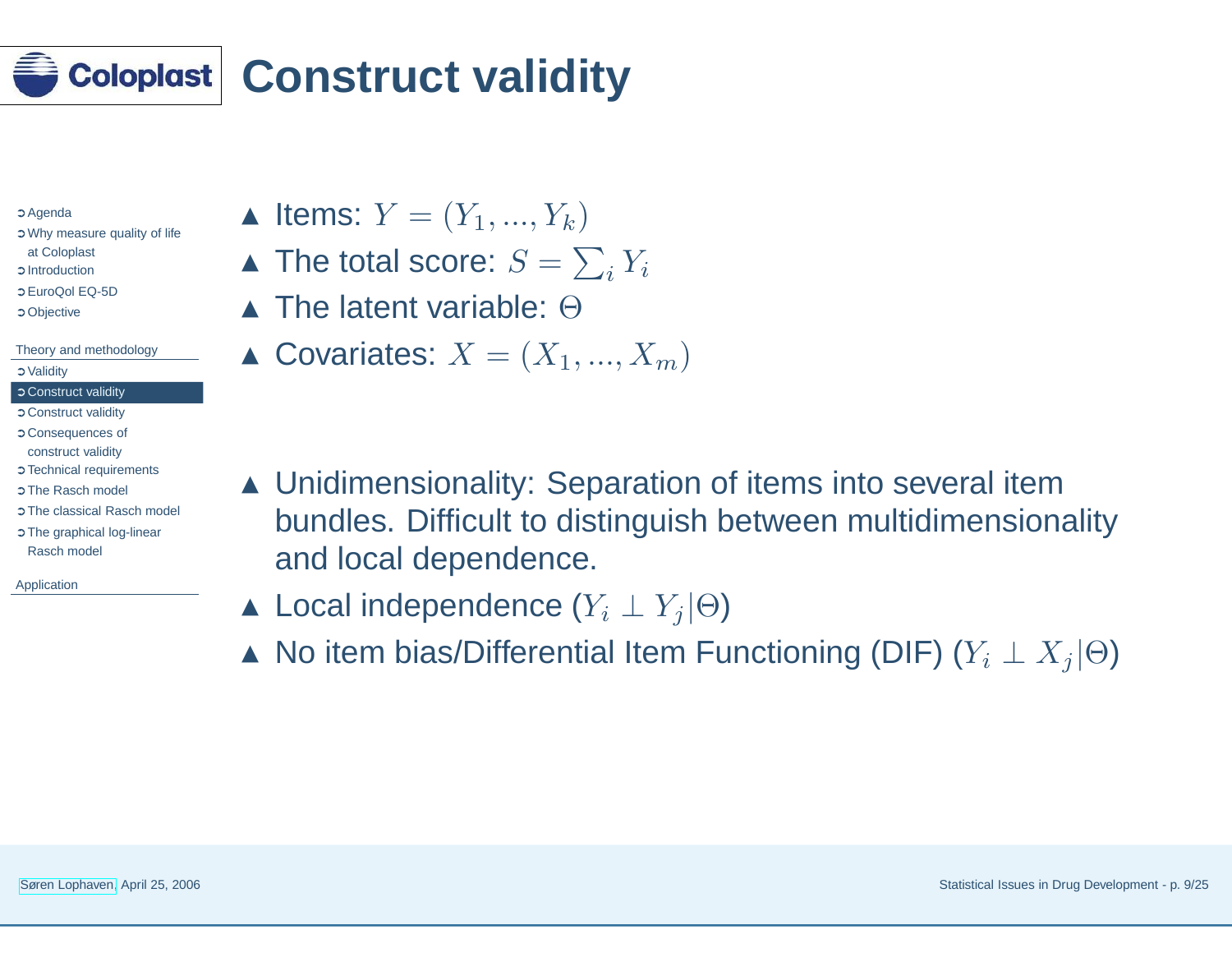<span id="page-9-0"></span>

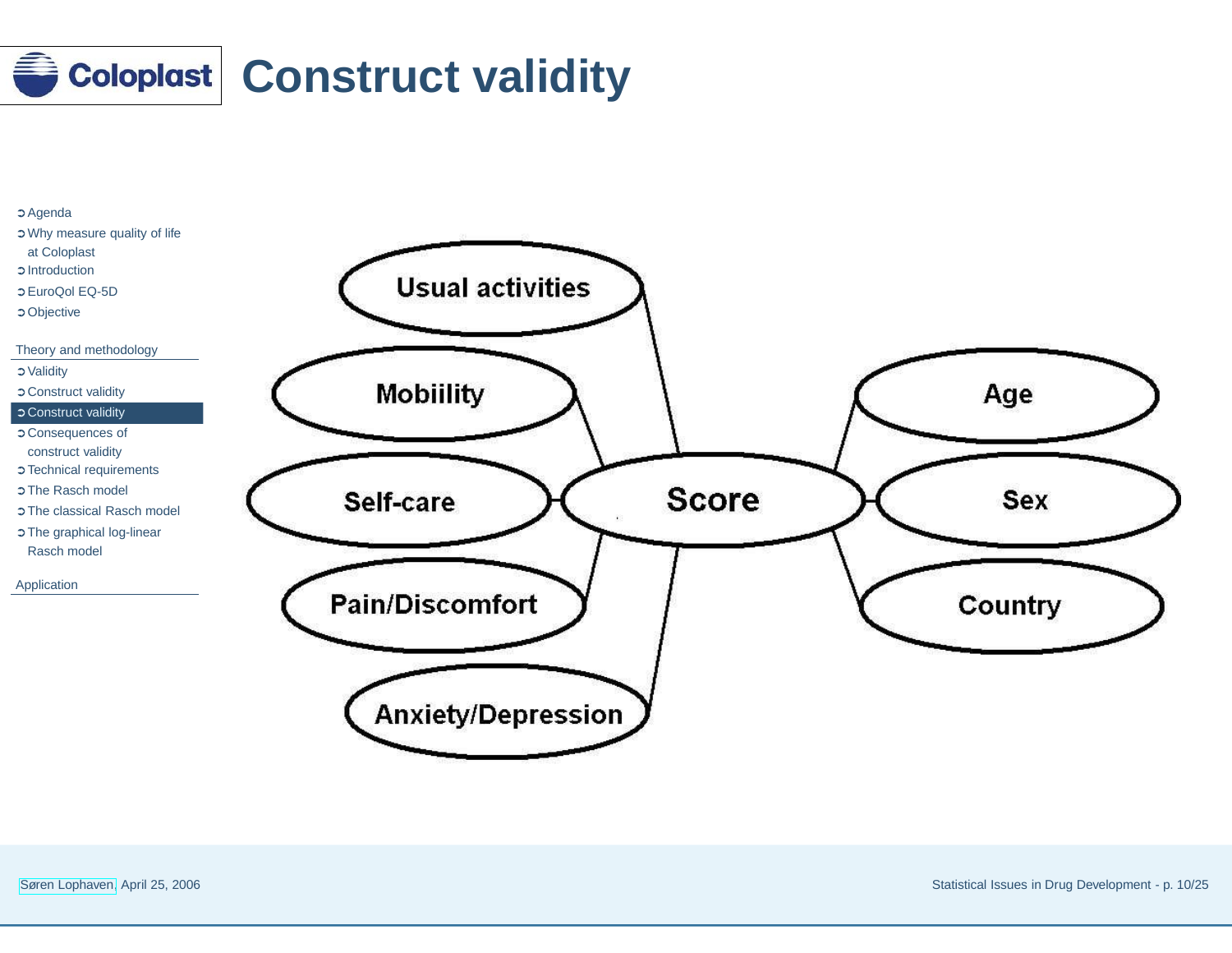## <span id="page-10-0"></span>**Consequences of construct validity**

➲ [Agenda](#page-1-0) ➲ Why measure quality of life at [Coloplast](#page-2-0) ➲ [Introduction](#page-3-0) ➲ [EuroQol](#page-4-0) EQ-5D ➲ [Objective](#page-5-0) Theory and [methodology](#page-6-0)

➲ [Validity](#page-7-0) ➲ [Construct](#page-8-0) validity

➲ [Construct](#page-9-0) validity

➲ Consequences of construct validity

➲ Technical [requirements](#page-11-0)

**O** The [Rasch](#page-12-0) model

➲ The [classical](#page-13-0) Rasch model

➲ The graphical [log-linear](#page-14-0) Rasch model

[Application](#page-15-0)

▲ The items must be positively correlated

- ▲ Items must be positively correlated with rest scores
- $\blacktriangle$  If the score correlates with a covariate,  $X$ , then all items must correlate with  $X$  in the same way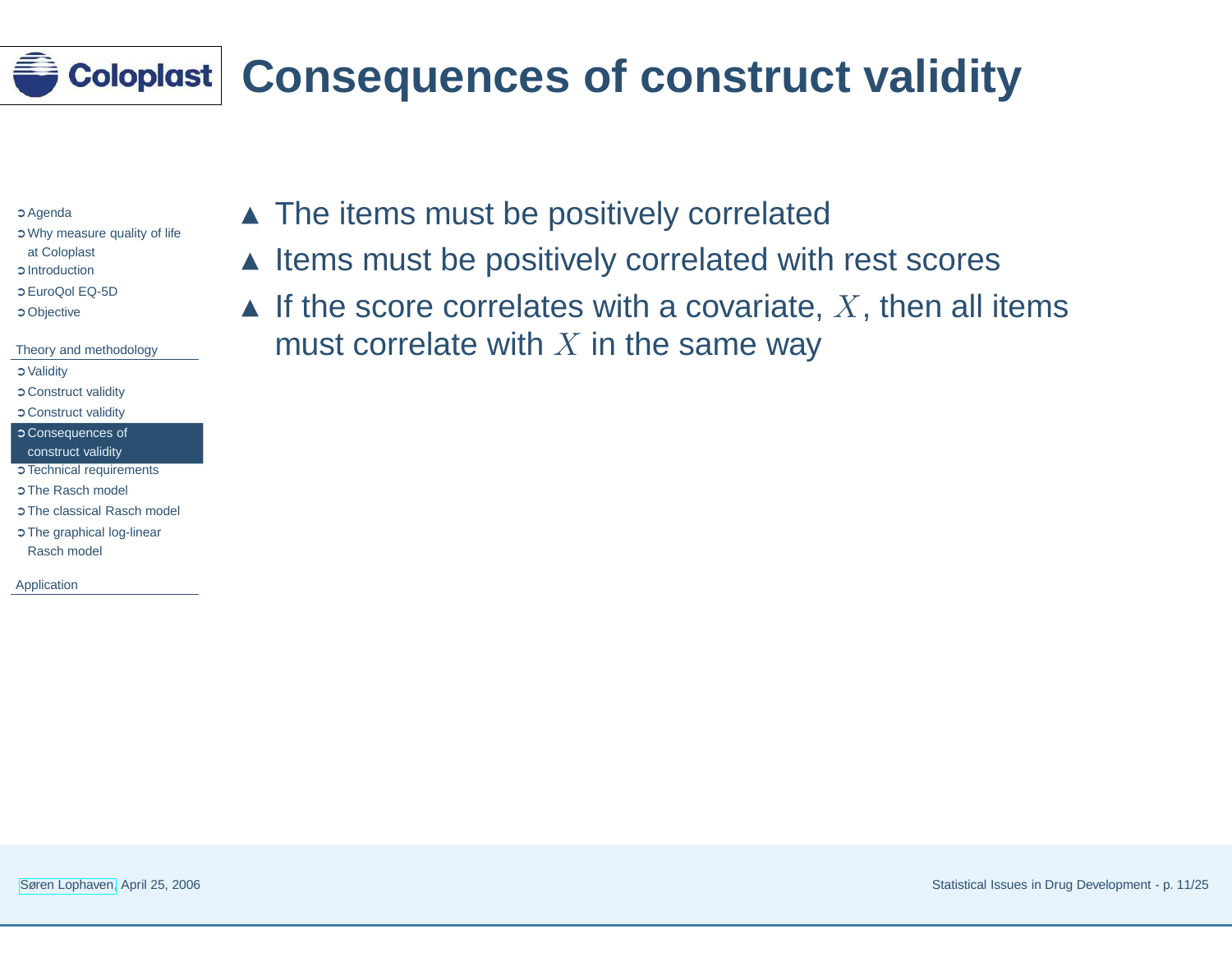## <span id="page-11-0"></span>**Technical requirements**

➲ [Agenda](#page-1-0)

- ➲ Why measure quality of life at [Coloplast](#page-2-0) ➲ [Introduction](#page-3-0) ➲ [EuroQol](#page-4-0) EQ-5D ➲ [Objective](#page-5-0)
- Theory and [methodology](#page-6-0)➲ [Validity](#page-7-0) ➲ [Construct](#page-8-0) validity ➲ [Construct](#page-9-0) validity
- ➲ [Consequences](#page-10-0) of construct validity
- **O** Technical requirements
- **O** The [Rasch](#page-12-0) model
- ➲ The [classical](#page-13-0) Rasch model
- ➲ The graphical [log-linear](#page-14-0) Rasch model

[Application](#page-15-0)

▲ Reliability: The correlation between test and retest results performed for the same person in such <sup>a</sup> way that thetest and retest - results are conditionally independent giventhe latent variable, (Test <sup>⊥</sup> Retest <sup>|</sup> <sup>Θ</sup>) (Retesting not possible in practice, Chronbachs  $\alpha$  gives the lower bound of reliability)

▲ Sufficiency: The score is a sufficient statistic for the person parameter in the conditional distribution of itemsgiven the latent variable.

▲ Ability to discriminate, simplicity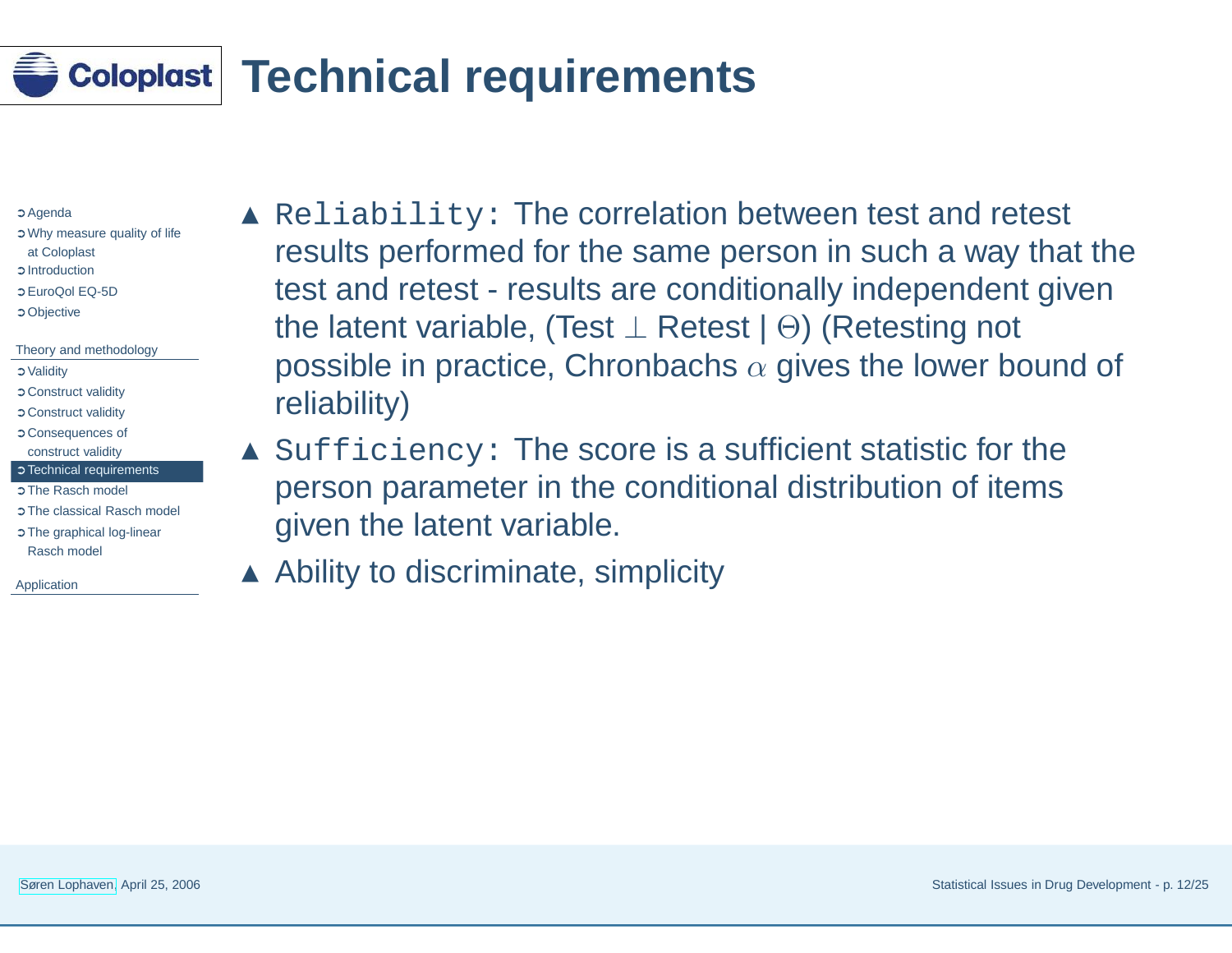<span id="page-12-0"></span>

- ➲ Why measure quality of life at [Coloplast](#page-2-0) ➲ [Introduction](#page-3-0) ➲ [EuroQol](#page-4-0) EQ-5D ➲ [Objective](#page-5-0)
- Theory and [methodology](#page-6-0)➲ [Validity](#page-7-0) ➲ [Construct](#page-8-0) validity ➲ [Construct](#page-9-0) validity ➲ [Consequences](#page-10-0) of construct validity ➲ Technical [requirements](#page-11-0) **O** The Rasch model

➲ The [classical](#page-13-0) Rasch model ➲ The graphical [log-linear](#page-14-0)

[Application](#page-15-0)

Rasch model

The Rasch model is the only model meeting the technical requirements as well as requirements regarding validity.

The problem that the test of the Rasch models is supposed tosolve is not <sup>a</sup> problem <sup>a</sup> defining <sup>a</sup> model that describes thevariation of items in <sup>a</sup> given sample.

The problem is <sup>a</sup> question of the quality of the scale. That is, an evaluation of the degree to which it makes sense to attempt to measure anything at all (validity) and the problem of sometechnical properties of the scale.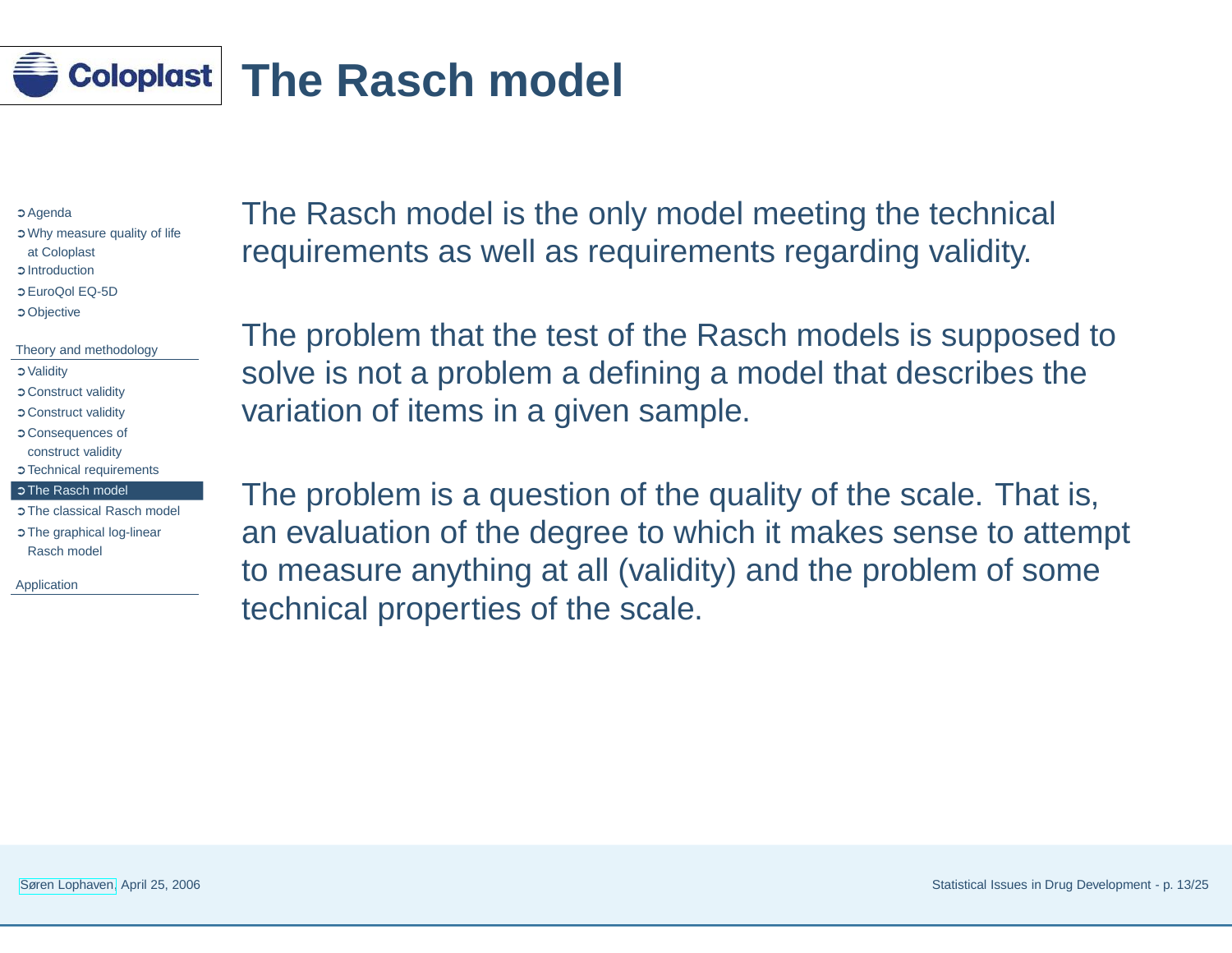<span id="page-13-0"></span>

- ➲ Why measure quality of life at [Coloplast](#page-2-0)
- ➲ [Introduction](#page-3-0)
- ➲ [EuroQol](#page-4-0) EQ-5D
- ➲ [Objective](#page-5-0)

#### Theory and [methodology](#page-6-0)

- ➲ [Validity](#page-7-0)
- ➲ [Construct](#page-8-0) validity
- ➲ [Construct](#page-9-0) validity
- ➲ [Consequences](#page-10-0) of
- construct validity
- ➲ Technical [requirements](#page-11-0)
- **O** The [Rasch](#page-12-0) model

#### ➲ The classical Rasch model

➲ The graphical [log-linear](#page-14-0) Rasch model

[Application](#page-15-0)

$$
P(Y_i = 1 | \Theta = \theta) = \frac{\exp(\alpha_i + \theta)}{1 + \exp(\alpha_i + \theta)}
$$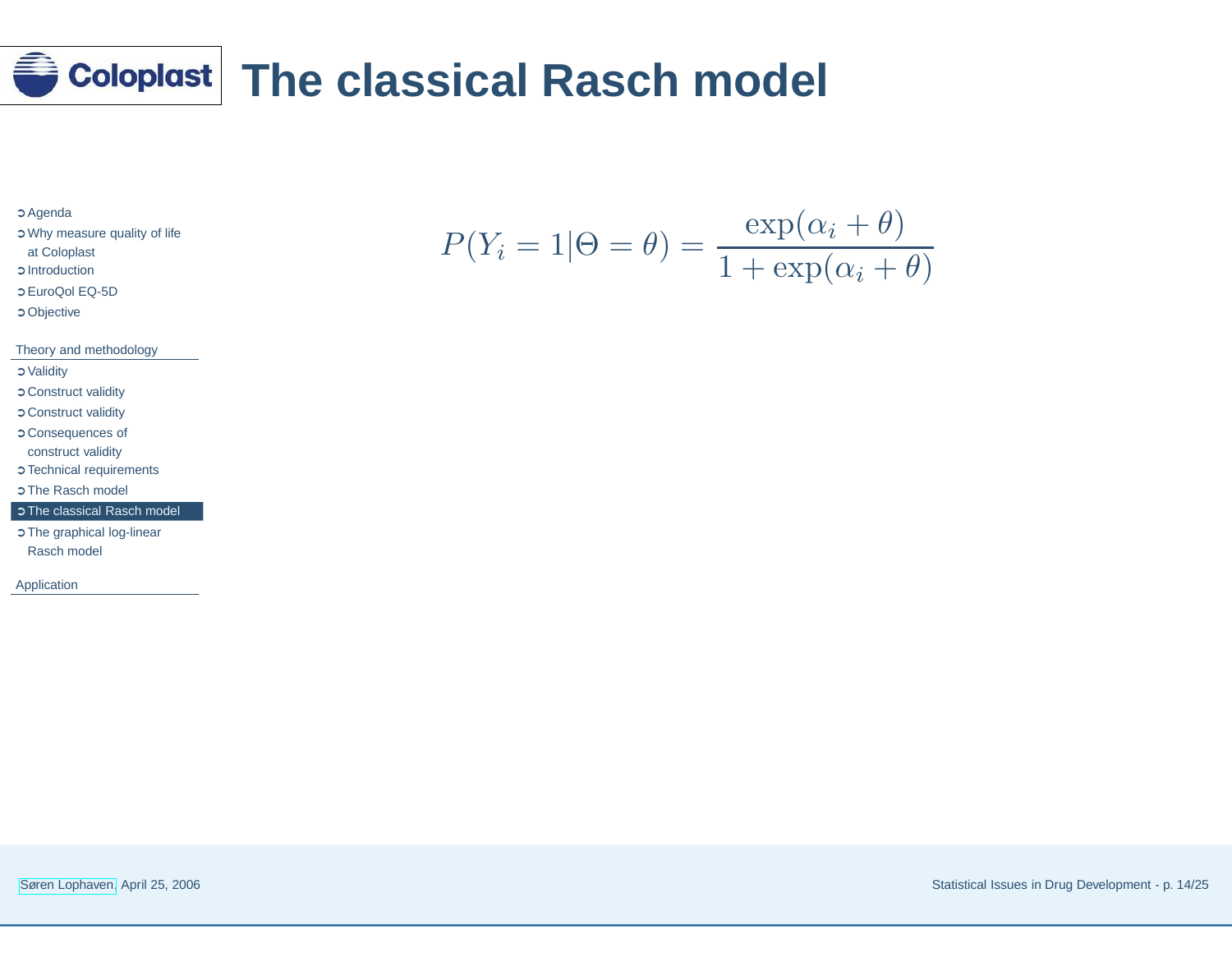## <span id="page-14-0"></span>**The graphical log-linear Rasch model**

➲ [Agenda](#page-1-0)

➲ Why measure quality of life at [Coloplast](#page-2-0) ➲ [Introduction](#page-3-0) ➲ [EuroQol](#page-4-0) EQ-5D ➲ [Objective](#page-5-0)

Theory and [methodology](#page-6-0)➲ [Validity](#page-7-0) ➲ [Construct](#page-8-0) validity ➲ [Construct](#page-9-0) validity ➲ [Consequences](#page-10-0) of construct validity ➲ Technical [requirements](#page-11-0) **O** The [Rasch](#page-12-0) model ➲ The [classical](#page-13-0) Rasch model ➲ The graphical log-linear Rasch model

[Application](#page-15-0)

$$
\ln(P(Y = y | \theta_i, X)) = \alpha_0 + \sum_j (\alpha_{jy_j} + \beta_i y_j) + \lambda_{y_r y_t}^{r,t} + \kappa_{y_u x_w}^{u,w},
$$

where  $\alpha_{jy}=\ln(\gamma_{jy})$  and  $\beta_i=\ln\theta_i$ .  $\lambda$  determines local dependence between items  $y_r$  and  $y_t$ .  $\kappa$  is the item bias/DIF between the covariate  $x_w$  and item  $y_u.$ 

Uniform DIF and local dependence: The association between items and association between items and covariates does not depend on the latent parameter.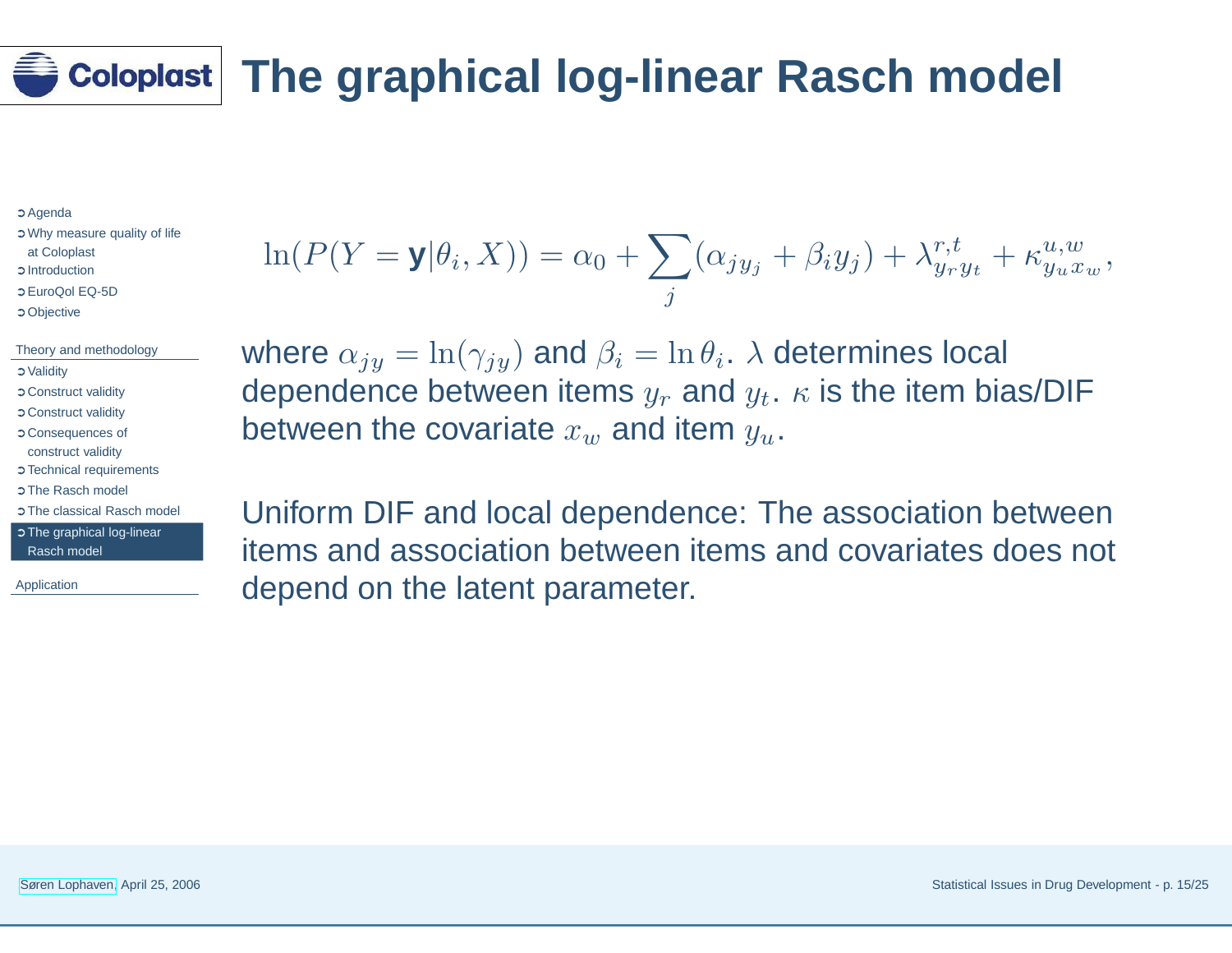<span id="page-15-0"></span>

➲ Why measure quality of life at [Coloplast](#page-2-0) ➲ [Introduction](#page-3-0) ➲ [EuroQol](#page-4-0) EQ-5D

➲ [Objective](#page-5-0)

Theory and [methodology](#page-6-0)

#### Application

➲ [Dataset](#page-16-0)

➲ [Pain/discomfort](#page-17-0) before and after treatment ➲ [Dimensionality/local](#page-18-0) dependence ➲ Results for one of the [dimensions](#page-19-0) ➲ Differential item [functioning](#page-20-0) ➲ The [log-linear](#page-21-0) Rasch models➲ DIF [corrected](#page-22-0) scores

➲ [Comparisons](#page-23-0)

➲ Some [conclusions](#page-24-0)

### **Application**

Søren [Lophaven](http://www.imm.dtu.dk/~snl), April 25, 2006

Statistical Issues in Drug Development - p. 16/25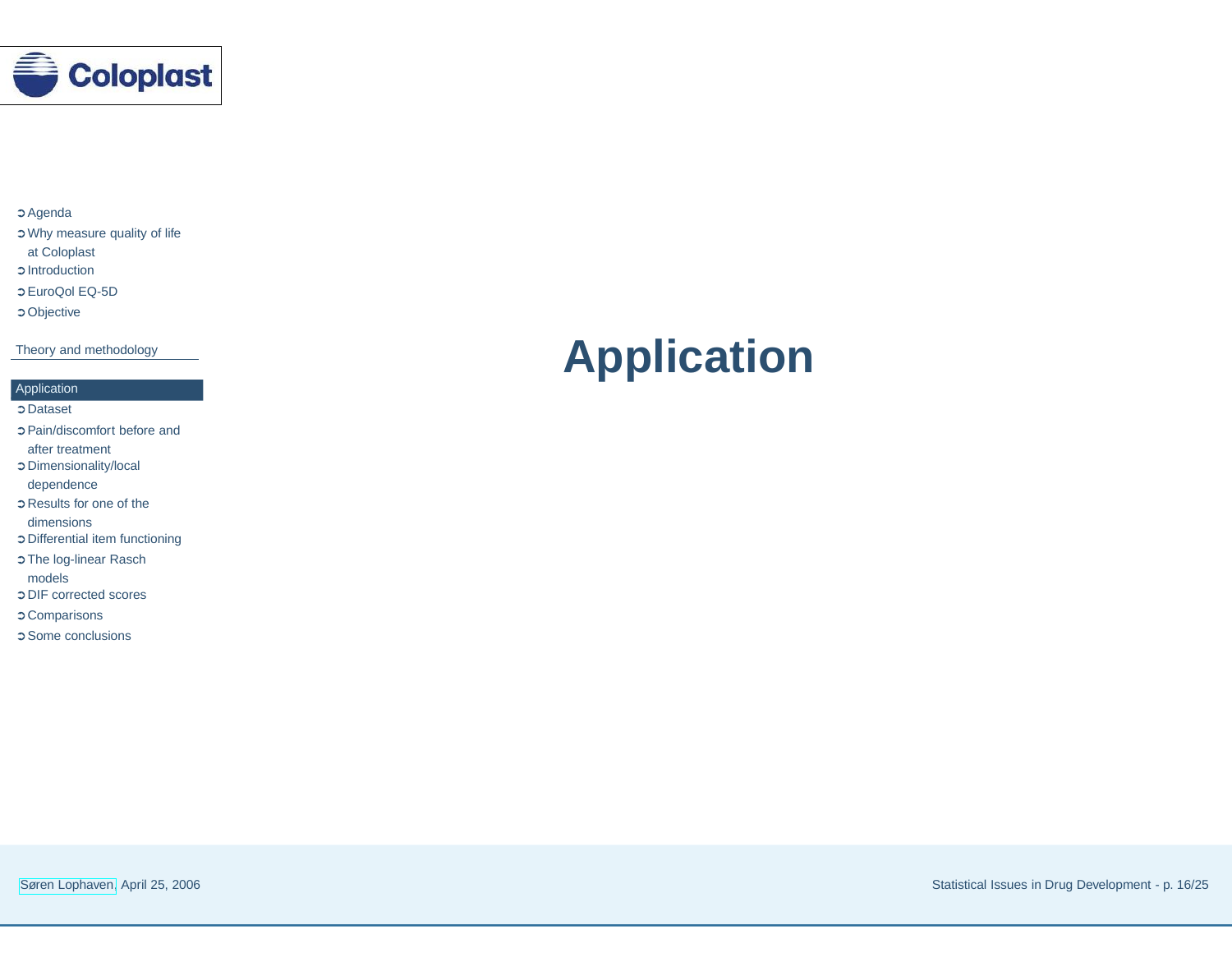<span id="page-16-0"></span>

- ➲ Why measure quality of life at [Coloplast](#page-2-0) ➲ [Introduction](#page-3-0)
- ➲ [EuroQol](#page-4-0) EQ-5D
- ➲ [Objective](#page-5-0)

Theory and [methodology](#page-6-0)

#### [Application](#page-15-0)

#### ➲ Dataset

- ➲ [Pain/discomfort](#page-17-0) before and after treatment
- ➲ [Dimensionality/local](#page-18-0) dependence
- ➲ Results for one of the
- [dimensions](#page-19-0)
- ➲ Differential item [functioning](#page-20-0)
- ➲ The [log-linear](#page-21-0) Rasch
- models
- ➲ DIF [corrected](#page-22-0) scores
- ➲ [Comparisons](#page-23-0)
- ➲ Some [conclusions](#page-24-0)
- ▲ Post marketing study comparing a silver dressing with local best practice
- ▲ Two parallel groups, <sup>650</sup> patients, <sup>10</sup> countries
- ▲ The treatment period is <sup>4</sup> weeks, and health related quality of life is assessed before and after treatment using EuroQol EQ-5D
- ▲ Covariates: Treatment group, age, sex, wound type, region, dummy variable (identifying before and after treatment)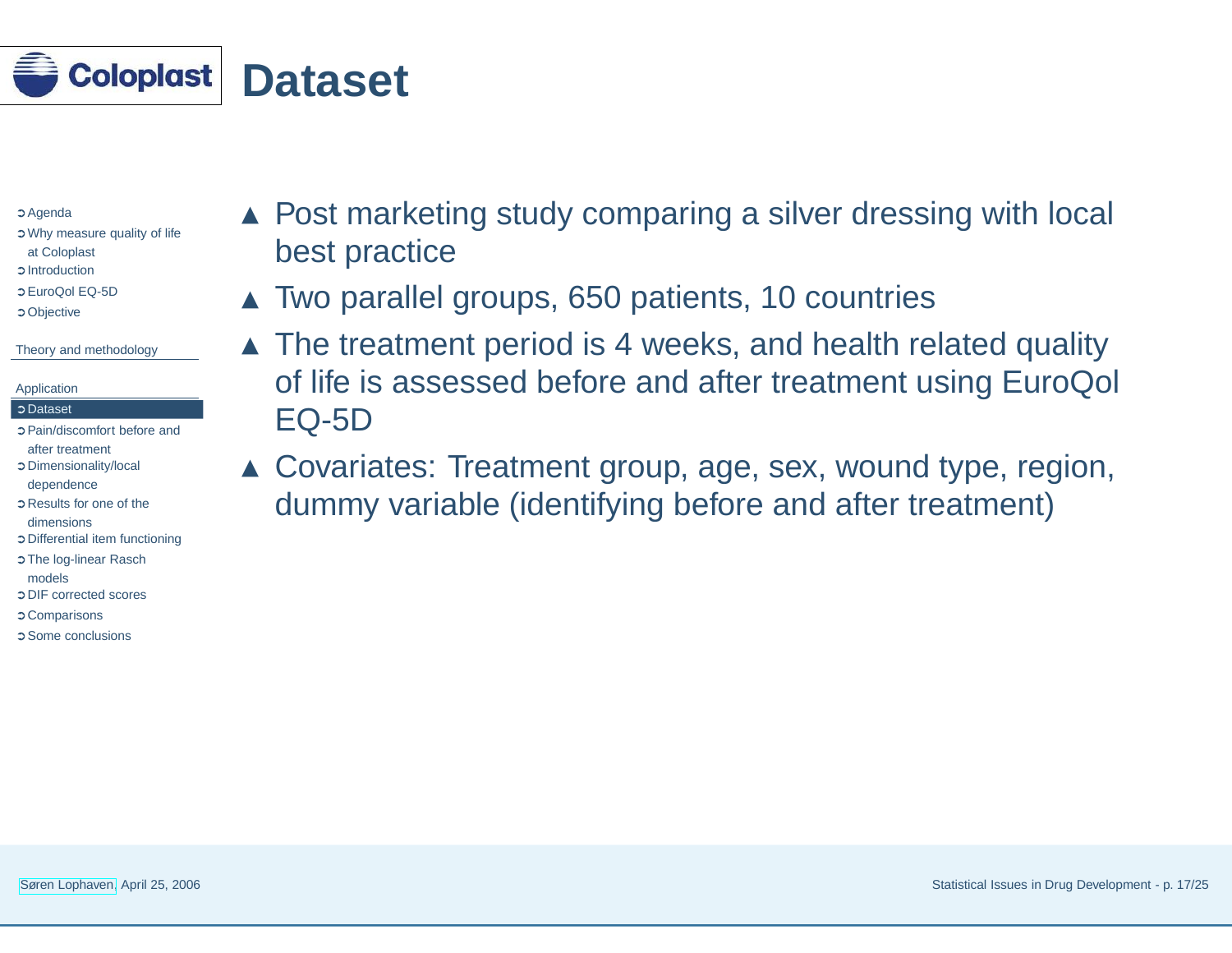# <span id="page-17-0"></span>**Pain/discomfort before and after treatment**

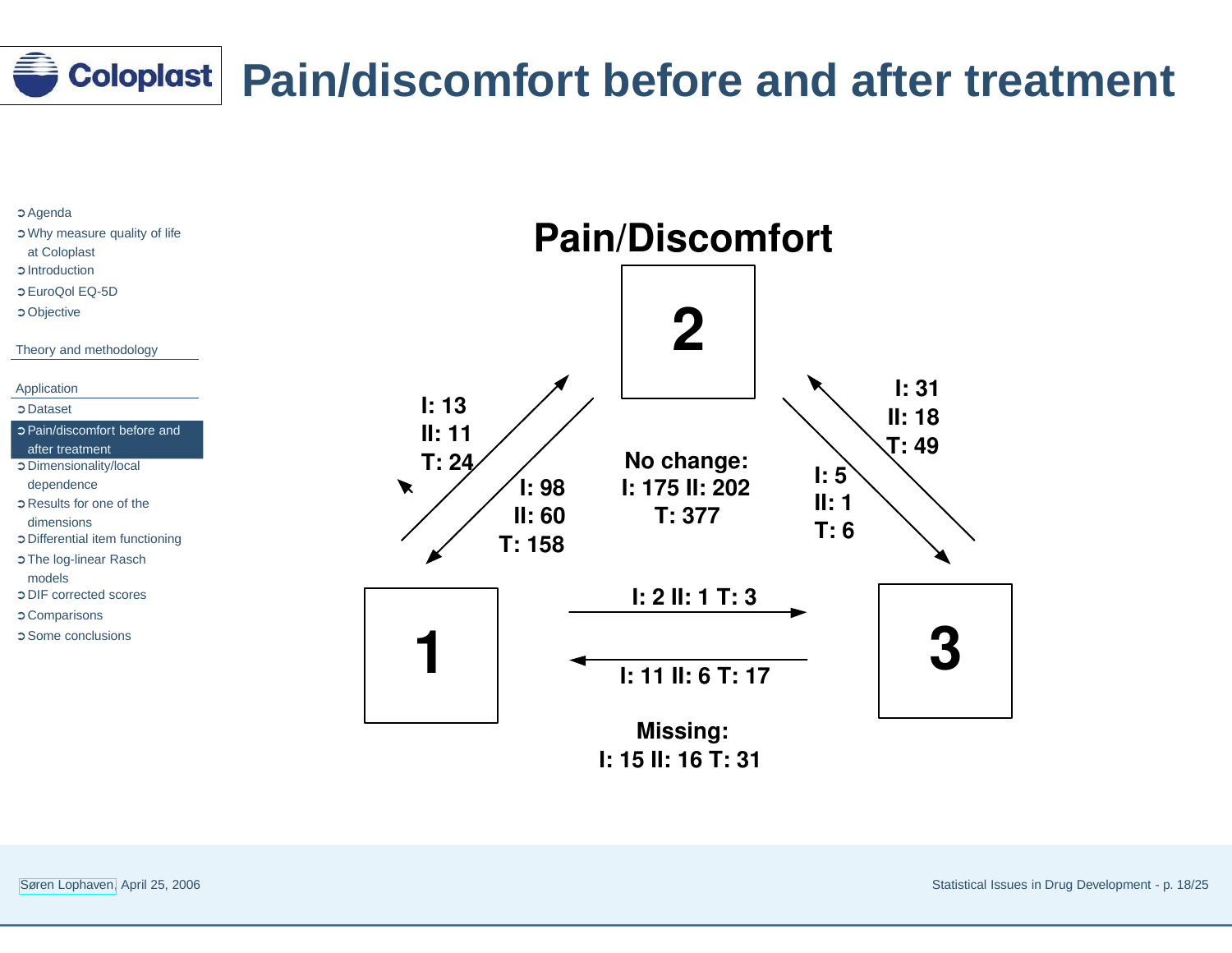## <span id="page-18-0"></span>**Dimensionality/local dependence**

➲ [Agenda](#page-1-0) ➲ Why measure quality of life at [Coloplast](#page-2-0) ➲ [Introduction](#page-3-0) ➲ [EuroQol](#page-4-0) EQ-5D ➲ [Objective](#page-5-0) The App ➲ [Dataset](#page-16-0) **OF O** [Pain/discomfort](#page-17-0) before and after treatment  $\circ$  Dimensionality/local dependence**DR O** Results for one of the [dimensions](#page-19-0)➲**O** Differential item [functioning](#page-20-0) **OT O** The [log-linear](#page-21-0) Rasch modelsoΓ **O** DIF [corrected](#page-22-0) scores ➲ [Comparisons](#page-23-0)

Partial  $\gamma$  coefficients with Generalised Tjur conditions - Row item was deleted from the score:

| --,---- <i>-</i>                                                      |           |           |             |           |         |         |
|-----------------------------------------------------------------------|-----------|-----------|-------------|-----------|---------|---------|
| eory and methodology                                                  |           | <b>MO</b> | <b>SC</b>   | <b>UA</b> | PD      | AD      |
| plication                                                             | <b>MO</b> |           |             | 0.59      | $-0.28$ | $-0.65$ |
| <b>Dataset</b><br>Pain/discomfort before and<br>after treatment       | <b>SC</b> | 0.64      |             | 0.67      | $-0.63$ | $-0.32$ |
| Dimensionality/local<br>dependence                                    | <b>UA</b> | 0.34      | 0.58        |           | $-0.49$ | $-0.27$ |
| Results for one of the<br>dimensions<br>Differential item functioning | <b>PD</b> | 0.21      | $-0.27$     | 0.19      |         | $-0.05$ |
| The log-linear Rasch<br>nodels<br><b>OIF</b> corrected scores         | AD        | $-0.36$   | $0.09$ 0.45 |           | $-0.13$ |         |
|                                                                       |           |           |             |           |         |         |

**Physical imension:** Mobility, Self Care, Usual Activities**Mental dimension:** Pain/Discomfort, Anxiety/Depression

➲ Some [conclusions](#page-24-0)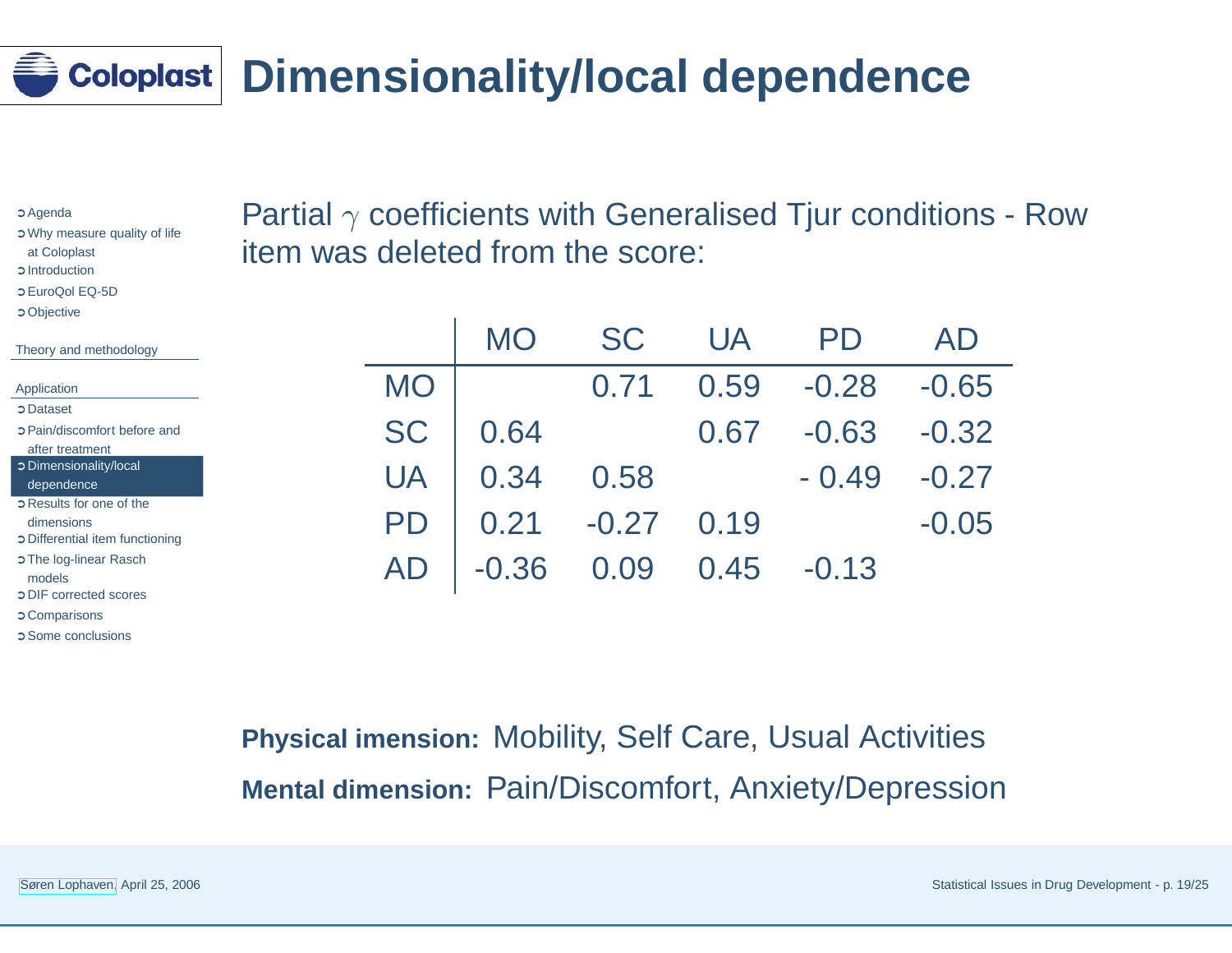# <span id="page-19-0"></span>**Results for one of the dimensions**

| <b>C</b> Agenda<br><b>O</b> Why measure quality of life                                                                                                     |                         |               | <b>Mobility</b>   | Self-care      | <b>Usual activities</b> |
|-------------------------------------------------------------------------------------------------------------------------------------------------------------|-------------------------|---------------|-------------------|----------------|-------------------------|
| at Coloplast<br><b>C</b> Introduction<br>C EuroQol EQ-5D                                                                                                    | <b>Mobility</b>         | $\gamma$      |                   | 0.184          | $-0.184$                |
| <b>C</b> Objective                                                                                                                                          |                         | p             |                   | 0.357          | 0.356                   |
| Theory and methodology                                                                                                                                      |                         |               |                   |                |                         |
| Application<br><b>C</b> Dataset                                                                                                                             | Self-care               | $\gamma$      | $-0.110$          |                | 0.110                   |
| <b>O</b> Pain/discomfort before and<br>after treatment<br>O Dimensionality/local<br>dependence                                                              |                         | p             | 0.475             |                | 0.463                   |
| C Results for one of the<br>dimensions<br><b>O</b> Differential item functioning<br><b>O</b> The log-linear Rasch<br>models<br><b>ODIF</b> corrected scores | <b>Usual activities</b> | $\gamma$<br>р | $-0.301$<br>0.057 | 0.301<br>0.068 |                         |
| <b>C</b> Comparisons<br>$\sim$ $\sim$ $\sim$ $\sim$ $\sim$ $\sim$ $\sim$                                                                                    |                         |               |                   |                |                         |

➲ Some [conclusions](#page-24-0)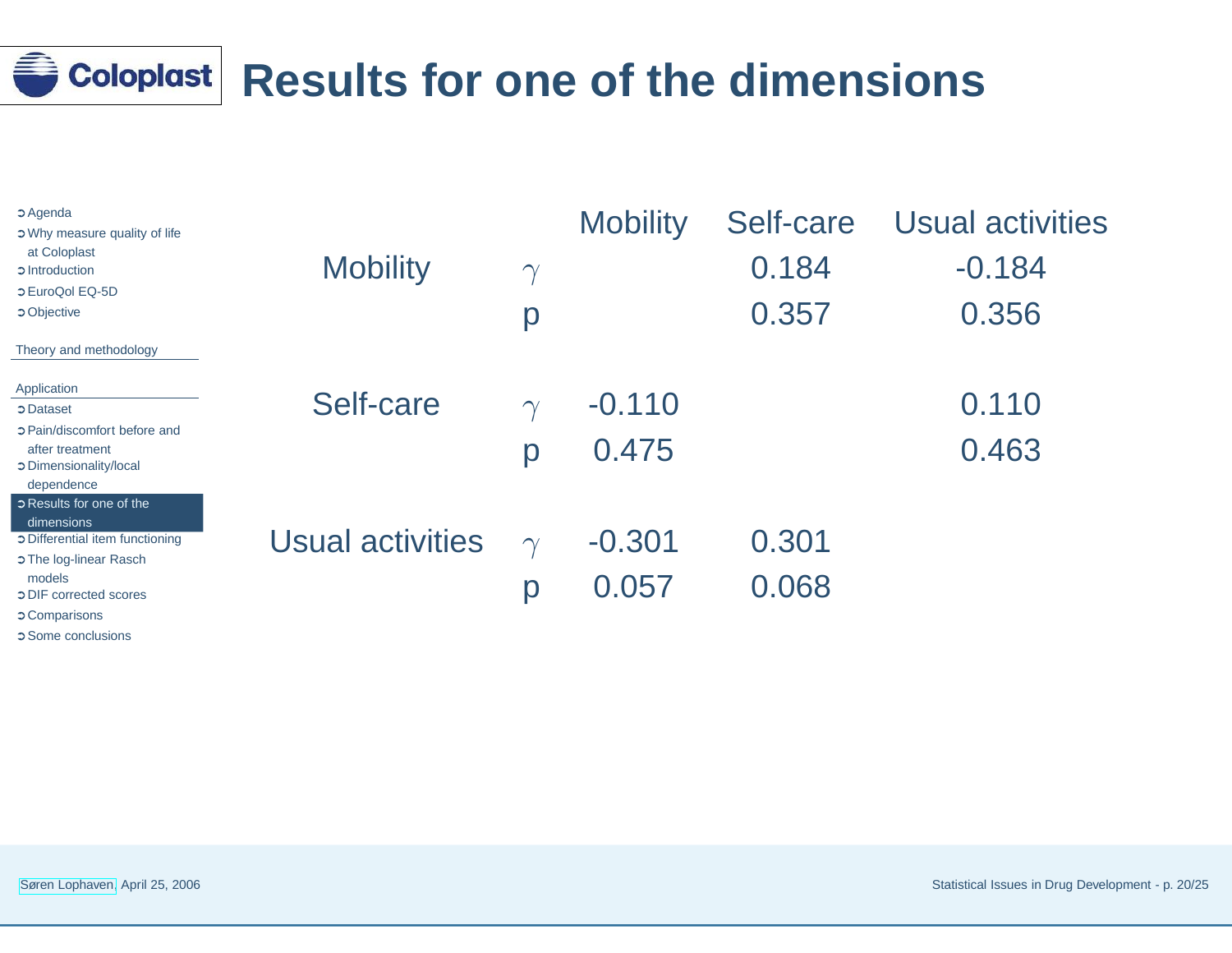## <span id="page-20-0"></span>**Differential item functioning**

| <b>C</b> Agenda                           |             |          | <b>Mobility</b> | Self-care | <b>Usual activities</b> |
|-------------------------------------------|-------------|----------|-----------------|-----------|-------------------------|
| O Why measure quality of life             | Group       | $\gamma$ | 0.149           | 0.193     | $-0.295$                |
| at Coloplast<br><b>C</b> Introduction     |             |          | 0.189           | 0.152     | 0.010                   |
|                                           |             | p        |                 |           |                         |
| C EuroQol EQ-5D                           |             |          |                 |           |                         |
| <b>C</b> Objective                        | Age         | $\chi^2$ | 28.7            | 41.3      | 28.4                    |
| Theory and methodology                    |             | p        | 0.017           | 0.000     | 0.016                   |
| Application                               |             |          |                 |           |                         |
| <b>C</b> Dataset                          | <b>Sex</b>  | $\gamma$ | $-0.089$        | 0.178     | $-0.046$                |
| O Pain/discomfort before and              |             | p        | 0.423           | 0.202     | 0.694                   |
| after treatment<br>O Dimensionality/local |             |          |                 |           |                         |
| dependence                                | <b>Type</b> | $\chi^2$ | 42.9            | 28.3      | 45.0                    |
| C Results for one of the                  |             |          |                 |           |                         |
| dimensions                                |             | p        | 0.083           | 0.350     | 0.022                   |
| O Differential item functioning           |             |          |                 |           |                         |
| O The log-linear Rasch                    | Region      | $\gamma$ | $-0.697$        | $-0.066$  | 0.633                   |
| models<br><b>ODIF</b> corrected scores    |             |          | 0.001           | 0.759     | 0.000                   |
| C Comparisons                             |             | p        |                 |           |                         |
| C Some conclusions                        |             |          |                 |           |                         |
|                                           | Index       | $\gamma$ | $-0.140$        | 0.144     | 0.026                   |
|                                           |             | р        | 0.210           | 0.294     | 0.824                   |

### Benjamini & Hochberg rejects at 0.00125 to control of  $\alpha$ =0.01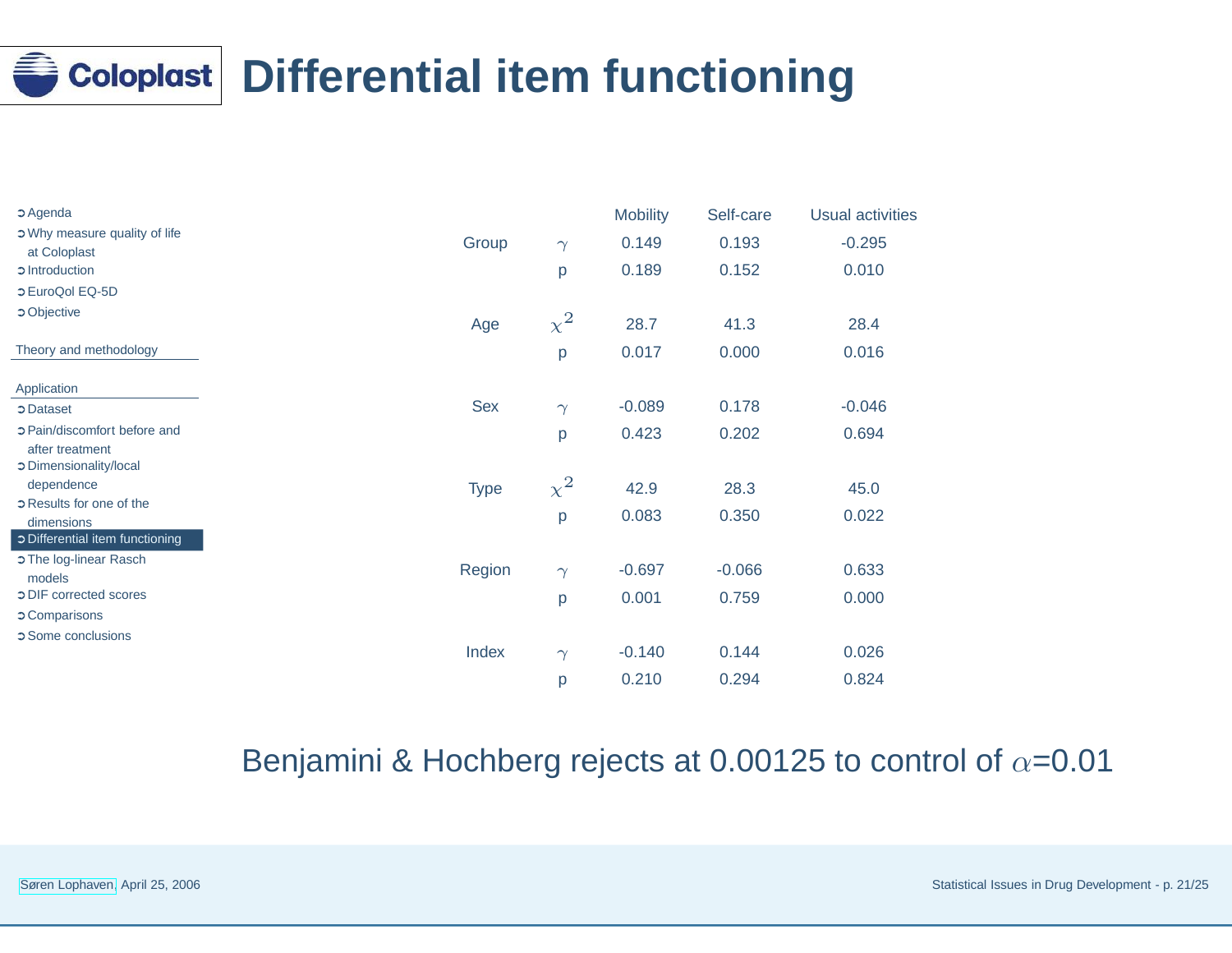### <span id="page-21-0"></span>**The log-linear Rasch models**

➲ [Agenda](#page-1-0)

➲ Why measure quality of life at [Coloplast](#page-2-0) ➲ [Introduction](#page-3-0) ➲ [EuroQol](#page-4-0) EQ-5D ➲ [Objective](#page-5-0)

Theory and [methodology](#page-6-0)

[Application](#page-15-0)

➲ [Dataset](#page-16-0)

➲ [Pain/discomfort](#page-17-0) before and

after treatment

➲ [Dimensionality/local](#page-18-0)

dependence

➲ Results for one of the

[dimensions](#page-19-0)

➲ Differential item [functioning](#page-20-0)

➲ The log-linear Rasch

models

➲ DIF [corrected](#page-22-0) scores

➲ [Comparisons](#page-23-0)

➲ Some [conclusions](#page-24-0)

### **Physical dimension: Mobility, Self Care, Usual Activitiesand Region**

$$
\ln(P(Y = y | \theta_i, X)) = \alpha_0 + \sum_j (\alpha_{j y_j} + \beta_i y_j) +
$$
  
=  $\kappa_{y_{SC} x_{Region}}^{SC, Region} + \kappa_{y_{U A} x_{Region}}^{UA, Region} +$   
=  $\kappa_{y_{MO} x_{Age}}^{MO, Age} + \kappa_{y_{U A} x_{Age}}^{UA, Age}$ 

**Mental dimension: Pain/Discomfort, Anxiety/Depressionand Region, Type**

$$
\ln(P(Y = y | \theta_i, X)) = \alpha_0 + \sum_j (\alpha_{jy_j} + \beta_i y_j) + \kappa_{yp_{D}x_{Region}}^{PD,Region},
$$

The mental dimension has low reliability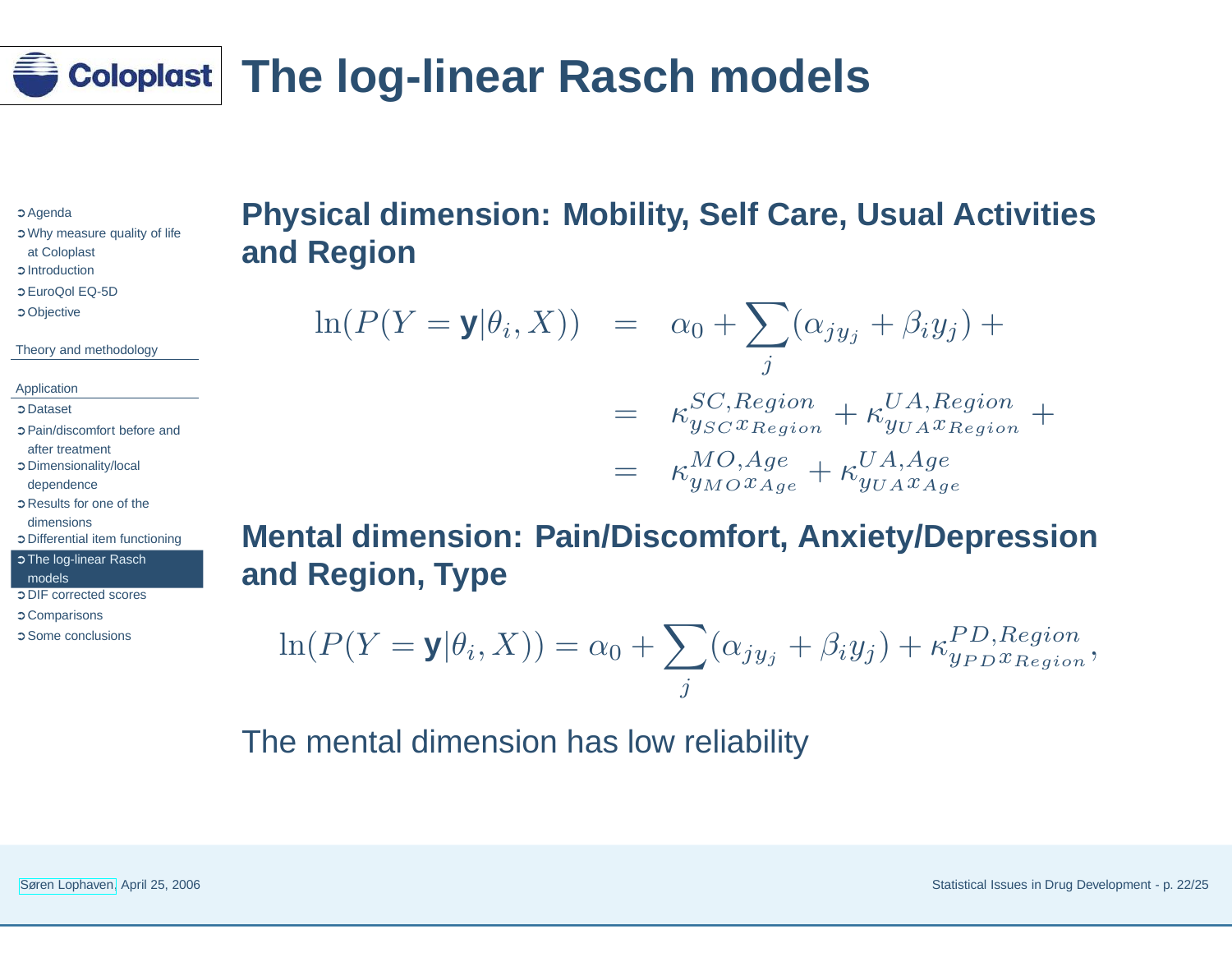<span id="page-22-0"></span>

| <b>C</b> Agenda                      |  |
|--------------------------------------|--|
| <b>O</b> Why measure quality of life |  |
| at Coloplast                         |  |
| <b>C</b> Introduction                |  |
| C EuroQol EQ-5D                      |  |
| <b>C</b> Objective                   |  |
|                                      |  |

Region/age group (11∼Europe/-59)

| <b>O</b> Objective<br>Score<br>12<br>22<br>13<br>21<br>23<br>Theory and methodology<br>1.17<br>0.57<br>0.81<br>1.18<br>0.81<br>1.00<br>Application<br><b>C</b> Dataset<br>1.13<br>2.16<br>$\overline{2}$<br>1.49<br>2.15<br>2.00<br>1.48<br><b>C</b> Pain/discomfort before and<br>after treatment<br>3<br>3.50<br>1.73<br>2.08<br>3.51<br>3.00<br>2.06<br>O Dimensionality/local<br>dependence<br><b>O</b> Results for one of the<br>4.82<br>2.76<br>2.49<br>4.87<br>4.00<br>2.75<br>$\overline{\mathcal{A}}$<br>dimensions<br><b>O</b> Differential item functioning<br>5.47<br>5<br>3.61<br>4.23<br>5.51<br>4.35<br>5.00<br><b>O</b> The log-linear Rasch<br>models<br><b>ODIF</b> corrected scores |  |  |  |  |  |
|--------------------------------------------------------------------------------------------------------------------------------------------------------------------------------------------------------------------------------------------------------------------------------------------------------------------------------------------------------------------------------------------------------------------------------------------------------------------------------------------------------------------------------------------------------------------------------------------------------------------------------------------------------------------------------------------------------|--|--|--|--|--|
|                                                                                                                                                                                                                                                                                                                                                                                                                                                                                                                                                                                                                                                                                                        |  |  |  |  |  |
|                                                                                                                                                                                                                                                                                                                                                                                                                                                                                                                                                                                                                                                                                                        |  |  |  |  |  |
|                                                                                                                                                                                                                                                                                                                                                                                                                                                                                                                                                                                                                                                                                                        |  |  |  |  |  |
|                                                                                                                                                                                                                                                                                                                                                                                                                                                                                                                                                                                                                                                                                                        |  |  |  |  |  |
|                                                                                                                                                                                                                                                                                                                                                                                                                                                                                                                                                                                                                                                                                                        |  |  |  |  |  |
|                                                                                                                                                                                                                                                                                                                                                                                                                                                                                                                                                                                                                                                                                                        |  |  |  |  |  |
|                                                                                                                                                                                                                                                                                                                                                                                                                                                                                                                                                                                                                                                                                                        |  |  |  |  |  |
|                                                                                                                                                                                                                                                                                                                                                                                                                                                                                                                                                                                                                                                                                                        |  |  |  |  |  |

➲ [Comparisons](#page-23-0)

➲ Some [conclusions](#page-24-0)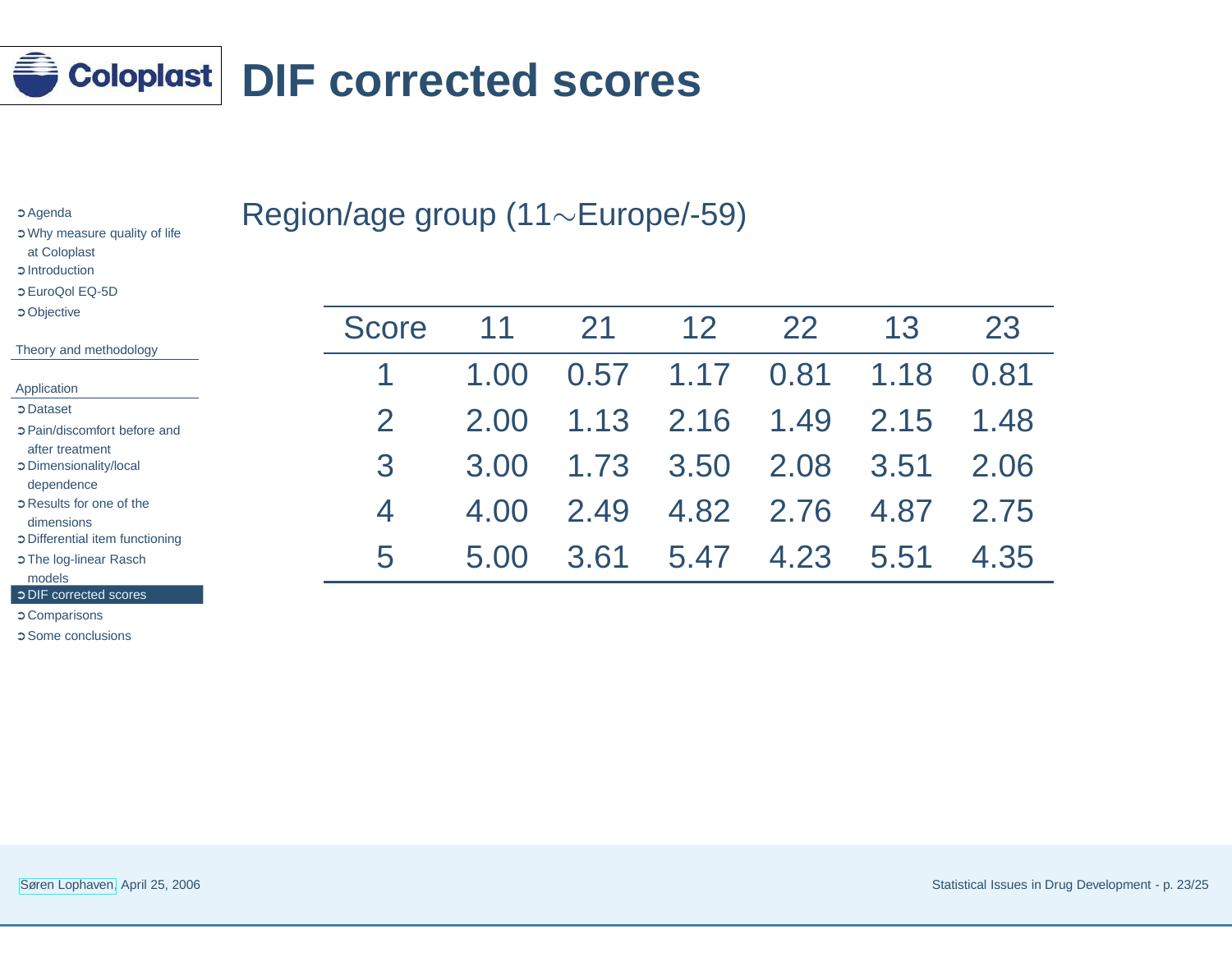<span id="page-23-0"></span>

| C Agenda<br>O Why measure quality of life                                        |       |                | $\mu$ | $\mathsf{p}% _{T}$ | $\mu$ | $\mathsf{D}% _{T}$ |
|----------------------------------------------------------------------------------|-------|----------------|-------|--------------------|-------|--------------------|
| at Coloplast<br><b>C</b> Introduction<br>C EuroQol EQ-5D                         | Group | 1              | 0.444 | 0.046/0.019        | 1.032 | 0.025/0.006        |
| <b>C</b> Objective                                                               |       | $\overline{2}$ | 0.152 |                    | 0.711 |                    |
| Theory and methodology                                                           |       |                |       |                    |       |                    |
| Application                                                                      |       |                |       |                    |       |                    |
| <b>C</b> Dataset                                                                 |       |                |       |                    |       |                    |
| O Pain/discomfort before and<br>after treatment<br><b>C</b> Dimensionality/local |       |                |       |                    |       |                    |
| dependence                                                                       |       |                |       |                    |       |                    |
| C Results for one of the<br>dimensions<br><b>O</b> Differential item functioning |       |                |       |                    |       |                    |
| O The log-linear Rasch<br>models                                                 |       |                |       |                    |       |                    |
| <b>ODIF</b> corrected scores                                                     |       |                |       |                    |       |                    |
| <b>C</b> Comparisons<br>C Some conclusions                                       |       |                |       |                    |       |                    |
|                                                                                  |       |                |       |                    |       |                    |